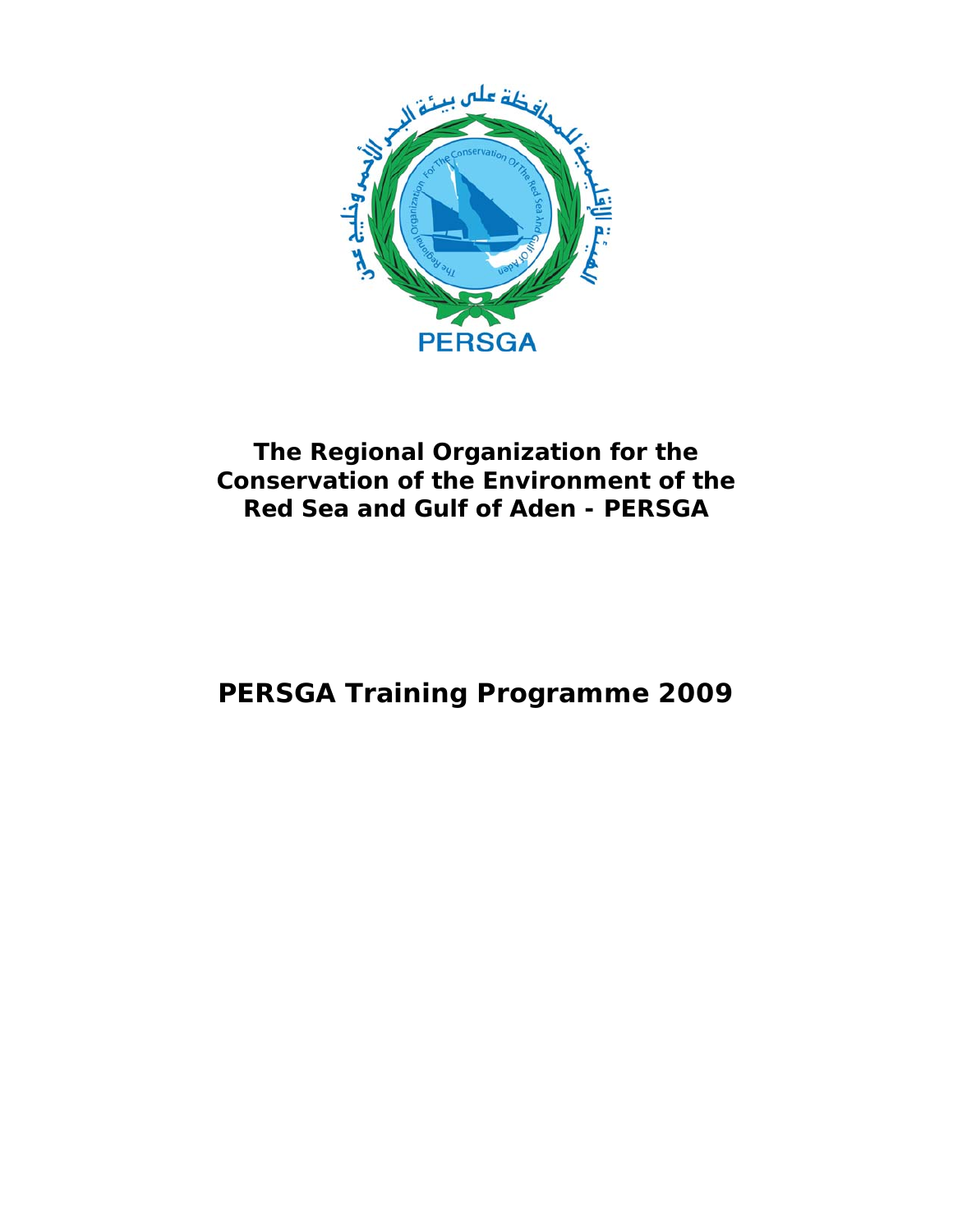PERSGA *"The Regional Organization for the Conservation of the Environment of the Red Sea*  and Gulf of Aden" is an intergovernmental organization dedicated to the conservation of the coastal and marine environments in the Region.

PERSGA's legal basis stems from Article XVI of the Regional Convention for the Conservation of the Red Sea and Gulf of Aden, known as the Jeddah Convention, signed in 1982: "A Regional Organization for the Conservation of the Red Sea and Gulf of Aden Environment, the permanent headquarters of which shall be located in Jeddah, Saudi Arabia, is hereby established". It was not until September 1995, however, with the signing of the Cairo Declaration during the First Council Meeting in Egypt, that PERSGA's creation was formally announced. Falling under the umbrella of the Arab League, PERSGA has since become recognized as one of the leading marine conservation organizations operating in the Red Sea and Gulf of Aden region.

The PERSGA member states are Djibouti, Egypt, Jordan, Saudi Arabia, Somalia, Sudan and Yemen.

Address:

PERSGA . P.O. Box 53662 Jeddah 21583, Kingdom of Saudi Arabia Tel.:+966-2-6573224.Fax:+966-2-6521901.E-mail: information@persga.org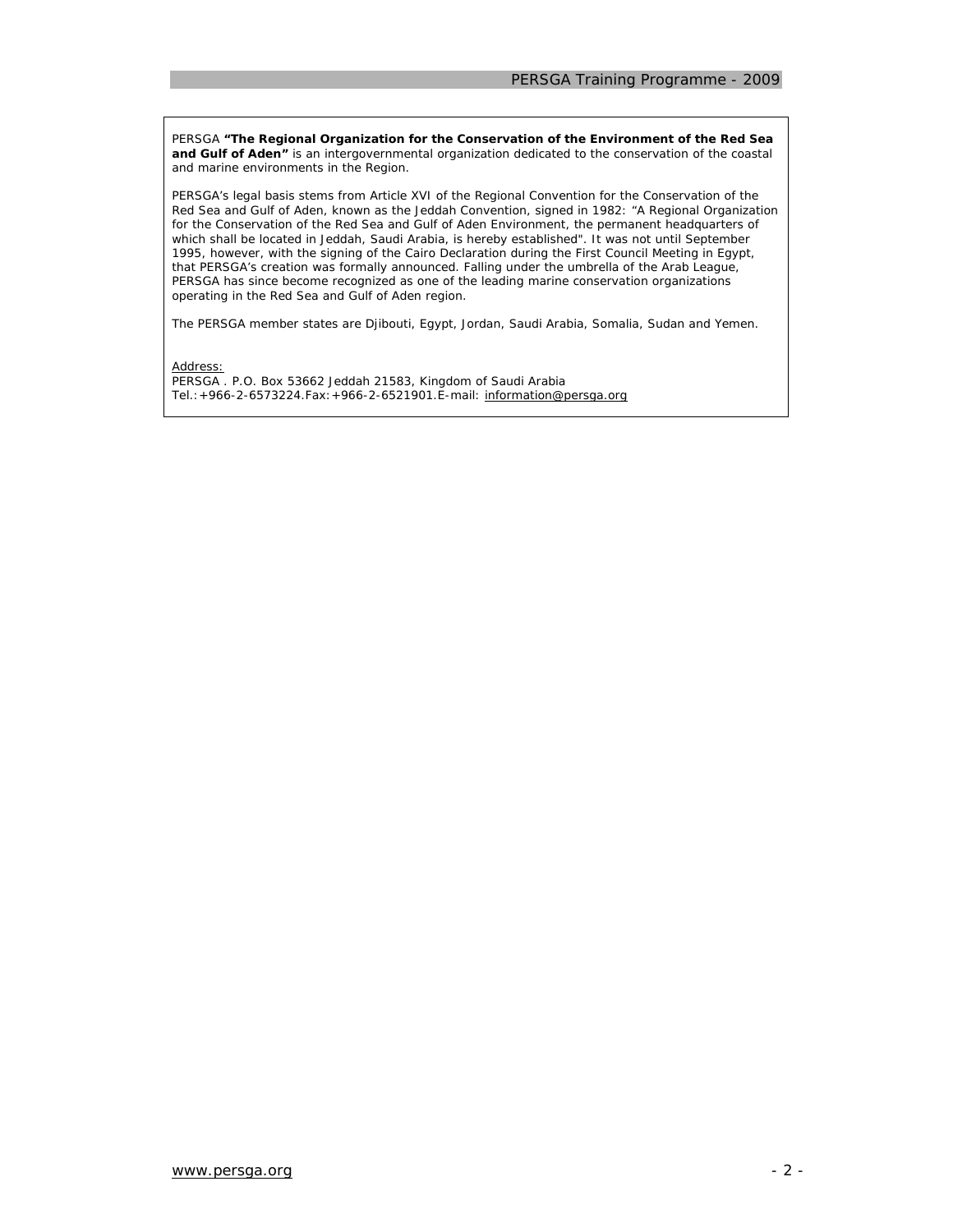# **PERSGA Training Programme 2009**

### **1. Programme objectives-Investing in human capital**

Management of marine and coastal environments is a multidisciplinary task that requires technical, communication and consultation skills as well as strategic planning, risk management and information management capabilities. Therefore, capacity building of human resources is fundamental for a successful management of coastal and marine environments. Jeddah Convention 1982 and its Action Plan calls for the need to develop an integrated management approach to the use of the marine environment and the coastal areas and the development of principles and guidelines for coastal area development and management through workshops and seminars.

. 1999 – 1999 – 1999 – 1999 – 1999 – 1999 – 1999 – 1999 – 1999 – 1999 – 1999 – 1999 – 1999 – 1999 – 1999 – 1999 – 1999 – 1999 **The implementation of PERSGA's training activities is aligned with the Jeddah Convention (1982), Article XIX (1-g)** *"1- the General Secretariat shall have the duties and powers necessary to achieve the purposes of this Convention and its protocols the action plan , decisions of the Council. and in particular : g- To organize and co-ordinate training programmes in areas related to the implementation of this Convention, its protocols and the action plan."*  **, as well as the 1982 Action Plan, Part II, Articles 19**  *"19 - As part of the activities and programmes for regional Cooperation mentioned in paragraphs 17and 18 , an extensive training programme should be developed for personnel from the Region . Such pregramme may be executed through training at existing national, regional or international institutions ready to offer their facilities."* 

Chief Among its activities, capacity building is a cross cutting function of PERSGA. Capacity building activities of PERSGA programs are geared towards improving the performance of all stakeholders in the region, particularly PERSGA Focal Points, aiming at reaching the optimum goals as laid down in the Jeddah convention-1982.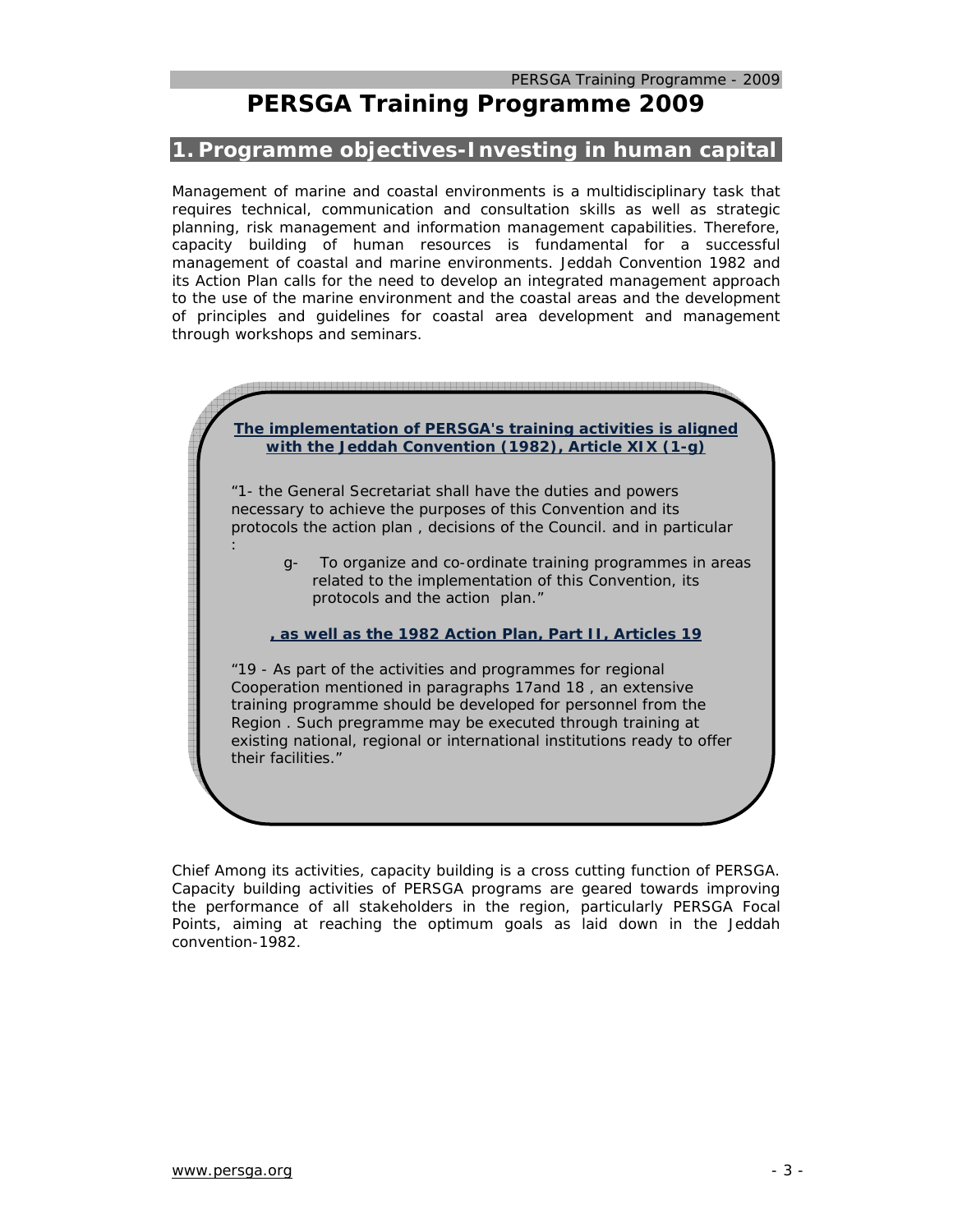# **2. Training courses and schedule**

#### **General Training- PERSGA HQ in Jeddah**

PERSGA will offer a number of multidisciplinary training workshops that intersects with all PERSGA programmes and activities in the year of 2009 as per the following schedule:

| #                | <b>Title of training</b>                                                                                     | <b>Duration</b> | <b>Deadline for</b><br><b>Application</b> | <b>Location</b>         | <b>Fees</b><br>(US\$) |
|------------------|--------------------------------------------------------------------------------------------------------------|-----------------|-------------------------------------------|-------------------------|-----------------------|
| 1.               | Guidelines for<br>Economic Valuation of<br>Coastal and Marine<br>Habitats in the Red Sea<br>and Gulf of Aden | March 23-25     | Feb 18                                    | PERSGA HO<br>Jeddah-KSA | 250                   |
| 2.               | Sustainable<br>Development<br>Indicators for the<br>Marine and Coastal<br>Ecosystems                         | May 11-13       | April 15                                  | PERSGA HO<br>Jeddah-KSA | 250                   |
| 3.               | Environmental<br>Education                                                                                   | <b>June 7-9</b> | <b>May 20</b>                             | PERSGA HO<br>Jeddah-KSA | 250                   |
| $\overline{4}$ . | Ecosystem Approach to<br><b>Fisheries Management</b>                                                         | Oct. 12-14      | Sep 09                                    | PERSGA HQ<br>Jeddah-KSA | 250                   |
| 5.               | Quality Assurance and<br><b>Control in Seawater</b><br>Monitoring                                            | Nov 15 -17      | Oct 14                                    | Jordan                  | 250                   |
| 6.               | Modeling and Control<br>of Chemical Spills                                                                   | Dec 19-21       | <b>Nov 20</b>                             | PERSGA HQ<br>Jeddah-KSA | 250                   |

#### **Specialized Training – Navigation & Maritime Pollution – PERSGA / MEMAC**

The Red Sea and Gulf of Aden carry a significant ratio of the global seaborne trade and crude/ refined oil cargoes. The Region is thus, constantly under threats of pollution by oil spills and maritime accidents. PERSGA has designed its Navigation and Maritime Pollution Combating Programme to increase the safety of shipping in the RSGA Region and to introduce measures to reduce risks and impacts of marine pollution. The Regional Action Plan for Contingency Planning provides the framework through which states agreed to cooperate with each other in the event of a major oil spill or other pollution events that require regional response. The PERSGA-MEMAC (Marine Emergency Mutual Aid Centre), is aligned with the implementation of the Regional Contingency Plan through coordinating pollution prevention and control mechanisms among PERSGA Member States, fostering collaboration, and assisting States in strengthening national capacities.

The Action Plan proposes a comprehensive programme for training to build and promote capacities involved in its implementation in the region. In 2009, PERSGA will offer a number of specialized training workshops related to navigation and maritime pollution at the PERSGA/MEMAC as per the following schedule: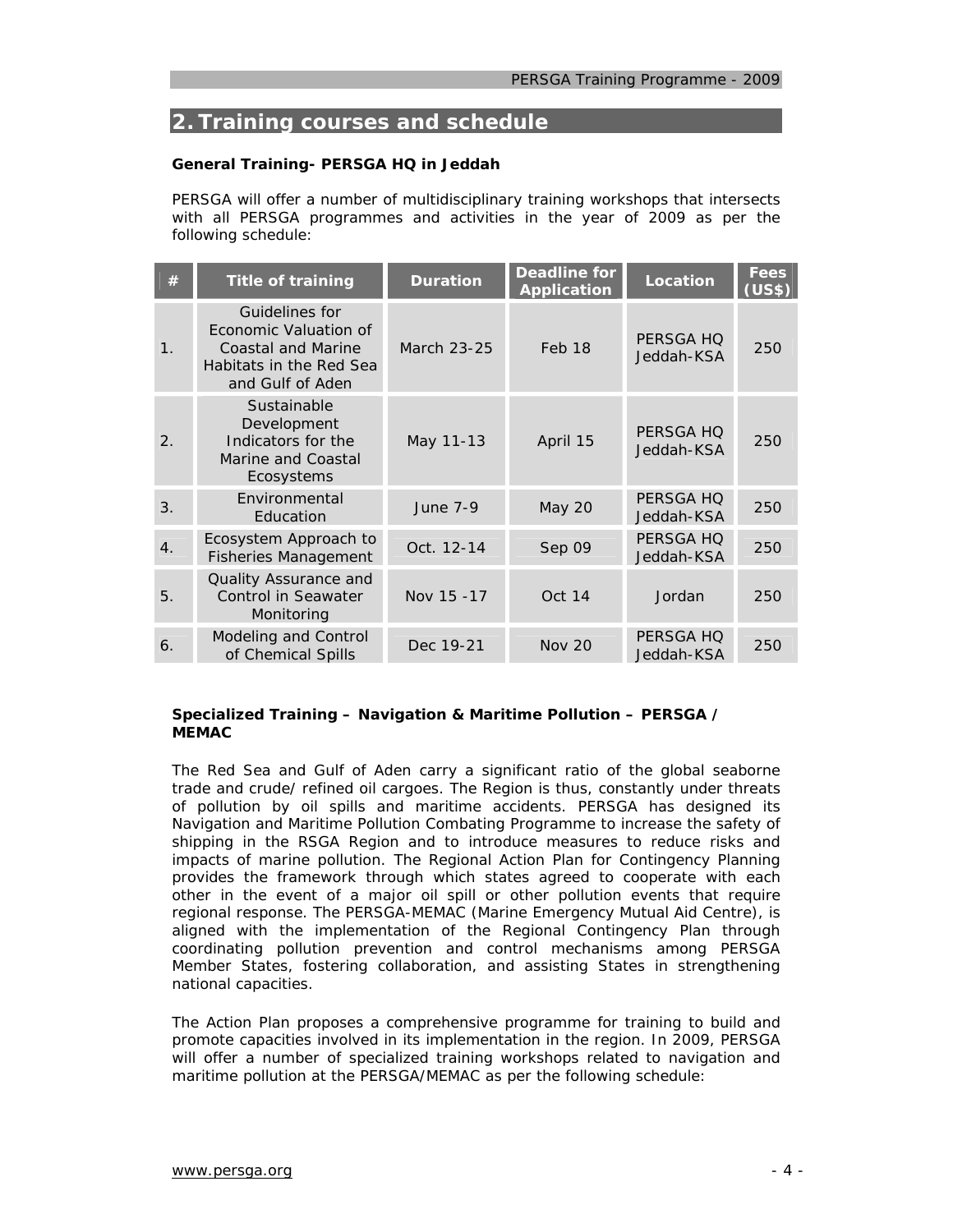*PERSGA Training Programme - 2009* 

| #  | <b>Title of training</b>                                                                                                         | <b>Duration</b> | <b>Deadline for</b><br><b>Application</b> | Location                      | Fees<br>(US\$) |
|----|----------------------------------------------------------------------------------------------------------------------------------|-----------------|-------------------------------------------|-------------------------------|----------------|
| 1. | Oil Spill Sensitivity<br>Mapping                                                                                                 | April 27-29     | March 10                                  | PERSGA/MEMAC<br>Hurgada-Egypt | 250            |
| 2. | 'On-Scene<br>Commanders' at oil<br>spills, National<br><b>Contingency Plans</b><br>and Oil spill<br>preparedness and<br>response | June 20-23      | April 31                                  | PERSGA/MEMAC<br>Hurgada-Egypt | 250            |
| 3. | Status of<br>Contingency<br>Planning in the<br>PERSGA Region                                                                     | June 24-25      | April 31                                  | PERSGA/MEMAC<br>Hurgada-Egypt | 250            |
| 4. | Requirements of<br>Special Areas Under<br><b>MARPOL Convention</b>                                                               | Nov $2-4$       | October 1                                 | PERSGA/MEMAC<br>Hurgada-Egypt | 250            |

# **3. Application process**

# *Who Can Participate?*

This training programme is specially designed and organized for applicants from PERSGA member countries with special qualifications for each training course.

Those outside the Red Sea and Gulf of Aden region with their own funding source can also apply.

### *How to participate:*

Please note the deadline for application of each course in the schedule above; applications submitted after closing date will not be considered

### **a. Participants from PERSGA Countries (Red Sea and Gulf of Aden)**

Interested applicants must:

- Complete the application form (attached) in typewritten format and duly signed. The application form can be downloaded from the PERSGA website at www.persga.org/training; by writing to PERSGA at (information@persga.org); and or by contacting the PERSGA national Focal point;
- Submit the application form, together with updated CV and recent passport copy, to PERSGA (fax: 00966 2 6521901 or scan and email

to: information@persga.org) at or before the deadline of submission for each training programme. Applications received after the deadline will not be considered;

• PERSGA will evaluate the applicant's qualifications and credentials and send an official acceptance to those who are qualified to participate in the training courses. PERSGA will also inform the Focal **points** points of the list of accepted applicants from their respective countries. The selection will be based on a special criteria designed for each course.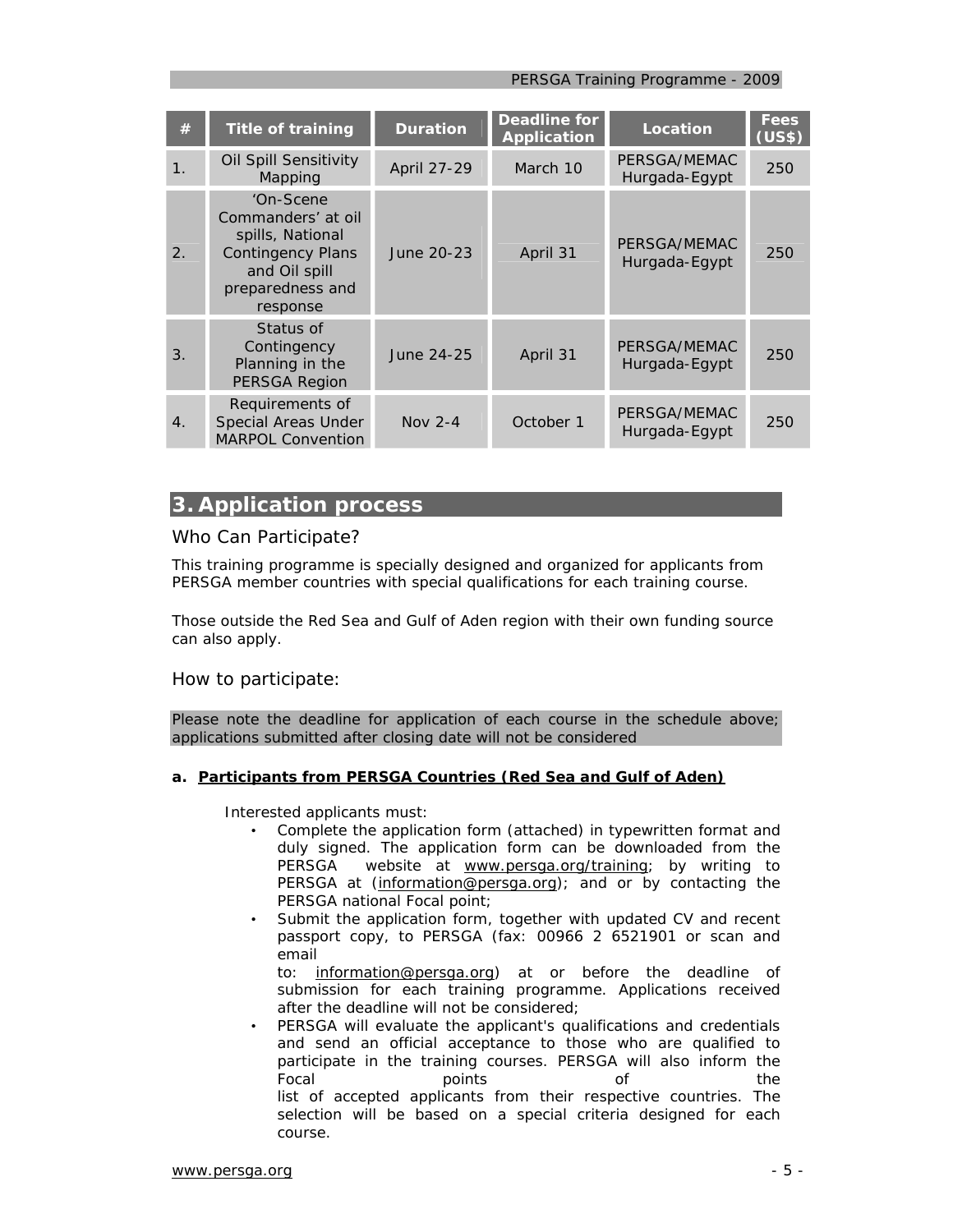#### **b. Participants from non- PERSGA countries should:**

Interested applicants must:

- Write to the PERSGA Secretary General and indicate which training courses the participant would like to attend.
- **Indicate the sponsoring agency or funding sources which will** support the applicant's participation in the training course(s).
- PERSGA will evaluate the applicant's qualifications and credentials and send an official acceptance to those qualified to participate in the training course(s).

# **4. Logistics**

PERSGA will send a logistic note to each participant prior to the workshop. However, in general PERSGA will assist the applicants in the following:

#### *Visa*

PERSGA will assist the applicants in acquiring the appropriate visa required for his/her stay.

#### *Travel*

For participants funded by PERSGA, economy class travel ticket through the most direct route to the venue of the training will be provided.

#### *Accommodation*

PERSGA will assist in providing hotel reservations. However, participants should be responsible to pay their own hotel bills.

#### *Insurance*

PERSGA will **not** provide any insurance coverage. Participants in this training are expected to arrange their own insurance without any related commitment by PERSGA.

# **5. Cost of participation**

The cost of each training is divided between participation fee (as per the above schedule), accommodation cost and regional/international travel costs to and from the training location. The participation fee covers all training cost such as lectures, training materials, field visits and certain social activities as well as accommodation costs include board and lodging. Personal expenses are not included.

#### *Funding Support*

a. PERSGA may provide funding to support qualified applicants from the region (1 or two form each PERSGA Member States) who were **officially nominated** by the PERSGA Focal Points. Funding will cover fees, hotel accommodation, round trip airfare and meals.

#### *Per Diem Allowance*

According to the authorized direct route, participants funded by PERSGA will be paid a lump sum allowance in accordance to PERSGA's Financial Rules and Regulations. This allowance is intended to cover accommodation costs, meals,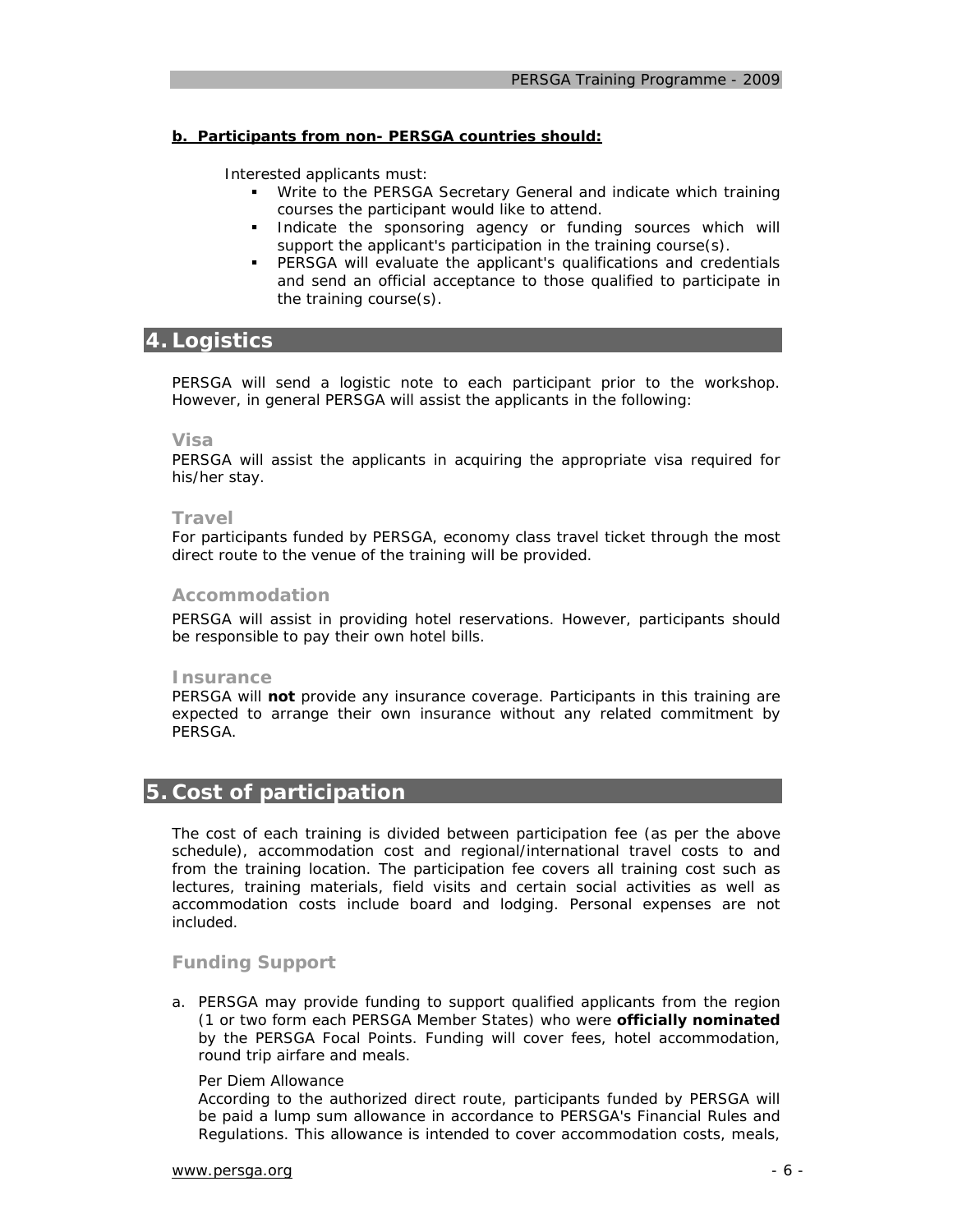*PERSGA Training Programme - 2009* 

gratuities and any other incidental expenses during the period of the training. No expenses other than this allowance are reimbursable.

- b. For other accepted applicants from the region PERSGA will cover course fees only; they have to fund their travel and accommodation costs.
- c. Applicants from countries outside the PERSGA region can also participate in the program provided they have their own funding support.

# **6. For more information:**

Please visit our website (www.persga.org) regularly for updated information.

Alternatively, please you can contact us at:

**Postal address:** PERSGA P.O. Box 53662 Jeddah 21583,Saudi Arabia **Tel**: 00966 2 6573224 **Fax**: 00966 2 6521901 **Email:** information@persga.org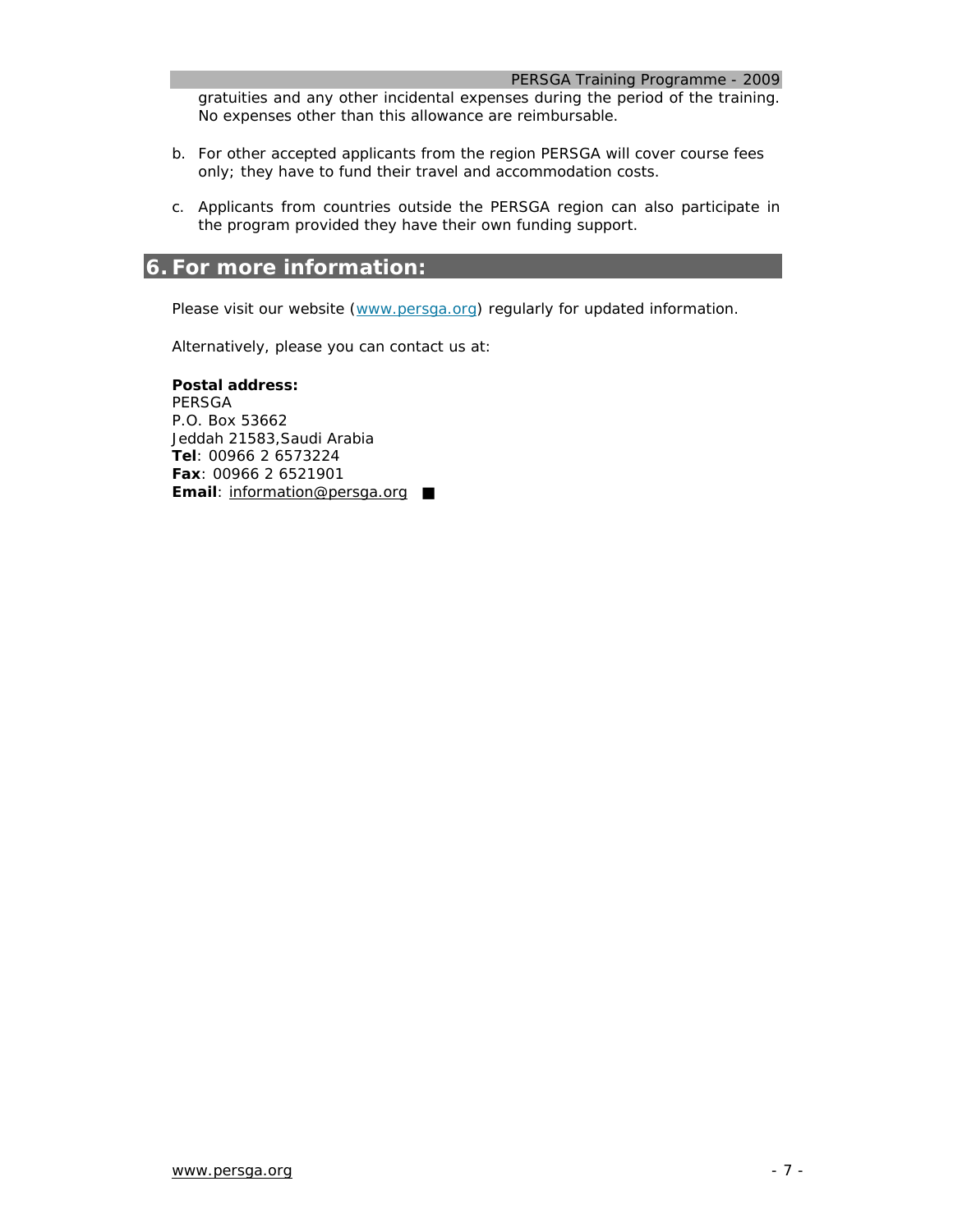| PERSGA                               | <b>Training Programme 2009</b><br><b>The Application Form</b> |  |
|--------------------------------------|---------------------------------------------------------------|--|
| Title of training                    |                                                               |  |
|                                      |                                                               |  |
| Personal details                     |                                                               |  |
| Ms.<br>Mr.                           | Name                                                          |  |
| Passport no.                         | Validity                                                      |  |
| Organization                         |                                                               |  |
| Country                              | City                                                          |  |
| Position                             |                                                               |  |
| Address                              |                                                               |  |
| Telephone                            | Mobile                                                        |  |
| Fax                                  | E-mail                                                        |  |
|                                      |                                                               |  |
| Educational Qualifications           |                                                               |  |
|                                      | Years of Experience (since the last degree obtained)          |  |
|                                      |                                                               |  |
| Relevance of the<br>training to your |                                                               |  |
| current work                         |                                                               |  |
|                                      |                                                               |  |
| Similar Training attended            |                                                               |  |
|                                      |                                                               |  |
|                                      | Funding Source (if not supported by PERSGA)                   |  |
|                                      |                                                               |  |
| Name & Signature of Focal Point      |                                                               |  |
|                                      |                                                               |  |
| Applicant Signature                  | Date of submission                                            |  |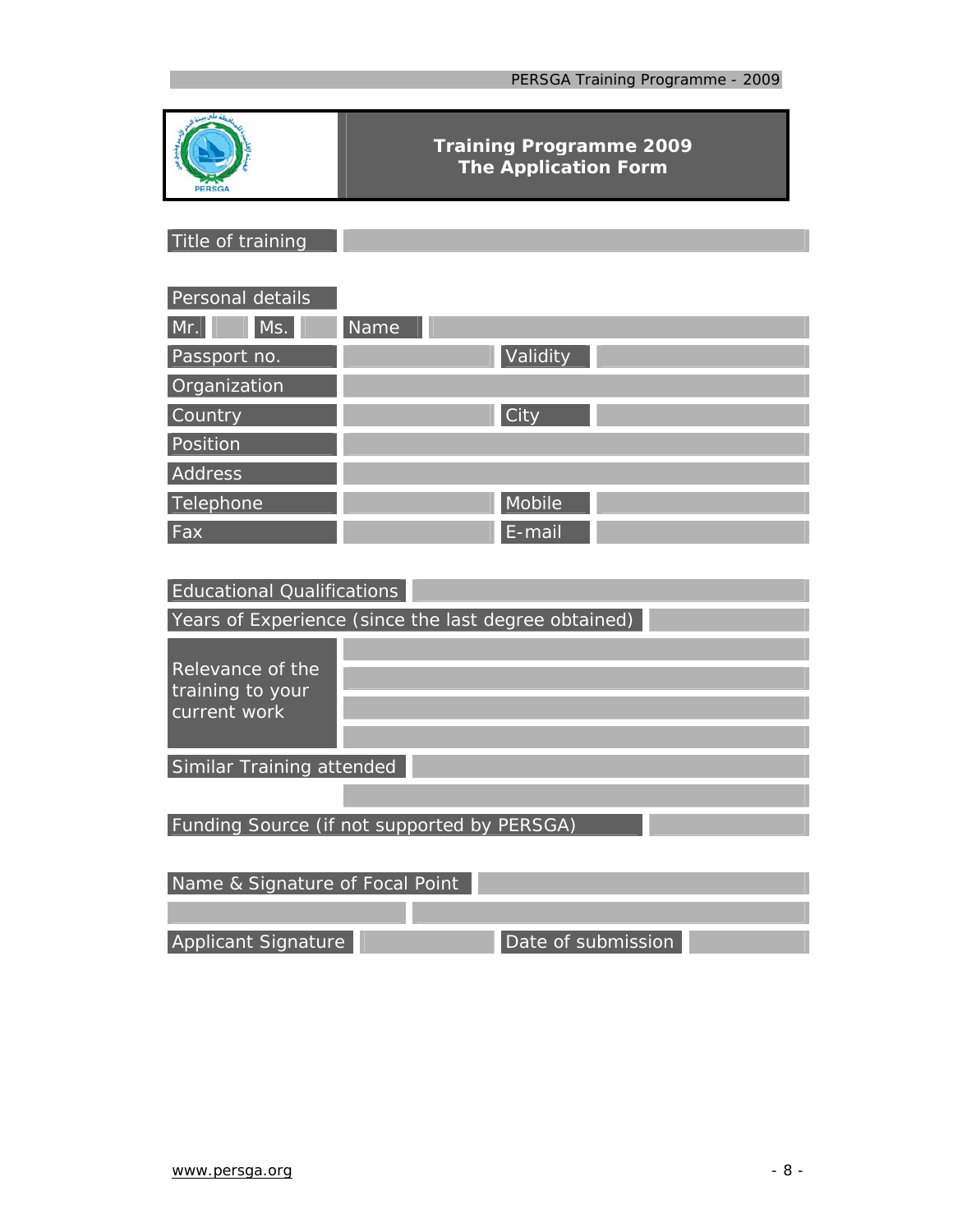

# **Fact sheet – Regional Guidelines Economic Valuation of Coastal and Marine Resources**

### **Title of the course:**

Training on Economic Valuation of Tropical Coastal and Marine Resources

# **Rationale**

- 서비스 그 서비스 등 서비스 등 시간에 대한 이 사이트 등 시간에 대한 이 사이트 등 시간에 대한 이 사이트 등 시간에 대한 사이트 등 시간에 대한 사이트 등 시간에 대한 사이트 등 시간에 대한 사<br>- 이 사이트 등 시간에 대한 사이트 등 시간에 대한 이 사이트 등 시간에 대한 이 사이트 등 시간에 대한 이 사이트 등 시간에 대한 이 사이트 등 시간에 대한 이 사이트 등 시간에 대한 시간에

# **The Consolidated Jeddah Convention (1982)**

#### **The Action Plan For the Conservation of the Marine Environment and Coastal Areas in the Red Sea and Gulf of Aden - 1982**

*"Article 17- Continuous socio-economic development can be achieved on a sustainable basis if environmental considerations are taken into account. To assist the Governments of the Region in the development of the appropriate policies and strategies for conservation of the marine environment of the Red Sea and the Gulf of Aden, the Action plan should aim to carry out the following preparatory activities:* 

*17-2- Assessment of present and future development activities and their ma environmental impact in order to evaluate the degree of their influence on the environment and to find appropriate measures to either eliminate or reduc any damaging effects which they may have. "*

The PERSGA Framework and Operational Programme calls for mainstreaming the environment into major socio economic sectors. Its overall approach will strengthen the capacities of PERSGA countries to deal with the most urgent issues related to management of coastal and marine resources, including strengthening the capacity to assess economic value of coastal and marine ecosystem. The analytical economic valuation will serve as an indicator for assessing environmental sustainability, as claimed in the targets of the Millennium Development Goals, which call for integrating environment into policies, programs and projects.

The Jeddah Declaration adopted by the Global 9<sup>th</sup> Regional Seas Conventions and Action Plans has resolved (in Article 11) to integrate and mainstream economic valuation of ecosystem services provided by coastal and marine ecosystem to support sustainable approaches in addressing environmental management priorities. The Regional Seas Directions for 2008-2012 has also recognized (in Article 9) the need for economic valuation of marine and coastal ecosystem services for decision making and policy formulation.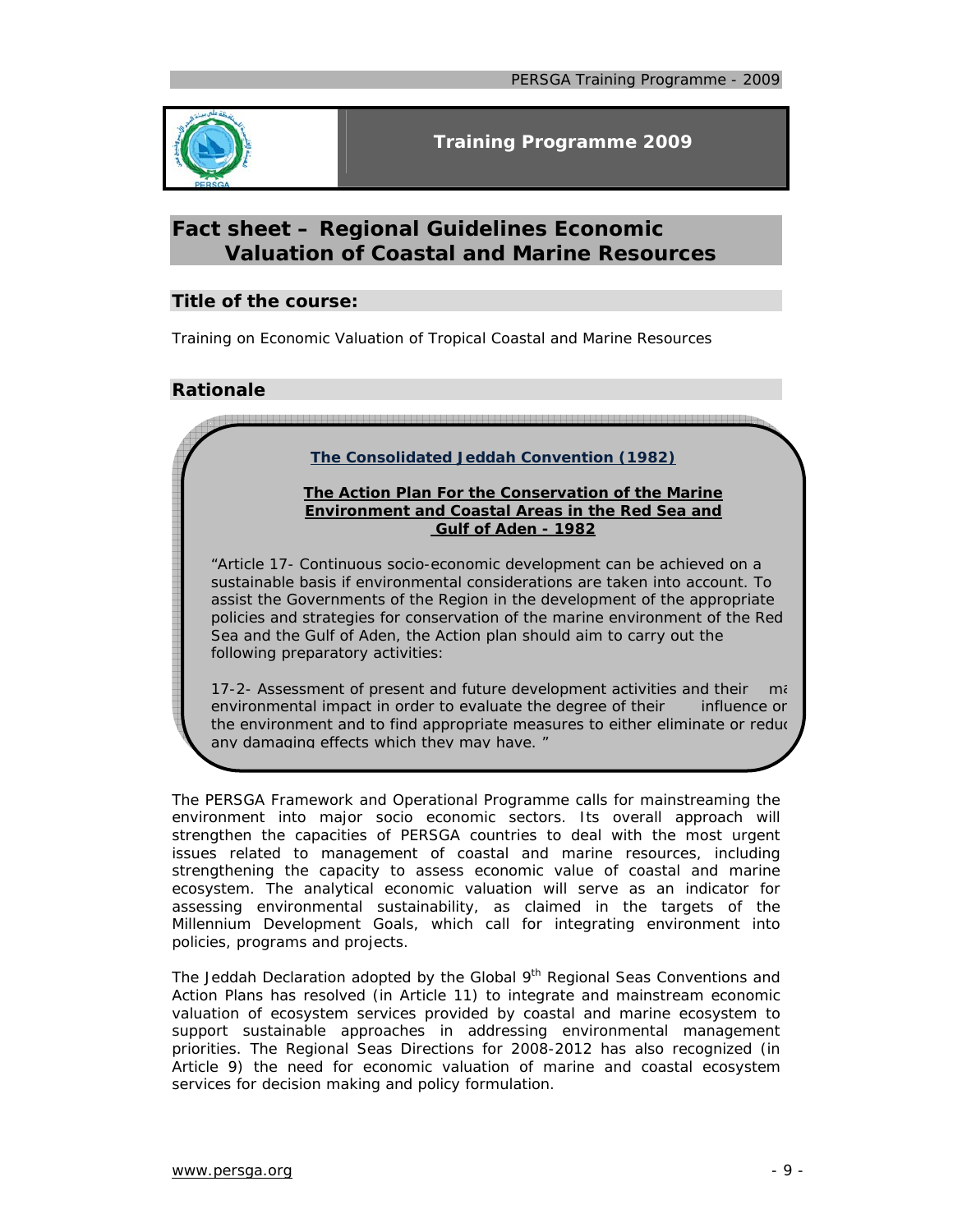Addressing this topic, PERSGA has organized a regional workshop in 2008, through which participants from the region were trained on principles and methods of economic valuation of environmental assets. In order to mainstream economic valuation in regional and national management and planning targeting coastal/marine environments, it has been recommended that a valuation tool and guidelines appropriate for the region shall be developed. Such guidelines should clarify how the valuation should be conducted; and look at how valuation should be used to examine the following four distinct aspects of the value of ecosystems in PERSGA region:

- Determining the value of the total flow of benefits from ecosystems;
- Assessing the costs and benefits of ecosystem management;
- Determining the net benefits of interventions that alter ecosystem conditions;
- **IDENTIFY IDENTIFY** Identifying potential financing sources for conservation.

PERSGA is currently developing a "Regional Guidelines for Economic Valuation of Marine Environmental Assets in the Red Sea and Gulf of Aden" in cooperation with UNEP/ROWA. To facilitate implementation of the guidelines, training of trainers and specialists at regional and national levels must be conducted.

#### **Objectives**

To train trainers on "the Regional Guidelines for Economic Valuation of Marine Environmental Assets in the Red Sea and Gulf of Aden", recently developed by PERSGA in cooperation with UNEP/ROWA

#### **Participants**

Participants of this meeting will be selected based on their qualifications; they should academicians or trainers at training departments of environment, finance or economy ministries; local authorities and agencies working in the field of coastal and marine management and the private sector.

The total expected number for this course is not to exceed 25 participants.

#### **Date and Duration**

The duration of the course is three working days, and it will be conducted during **March 23-25, 2009.** 

#### **Location**

PERSGA HQ, Jeddah - Kingdom of Saudi Arabia.

#### **Organizers**

The Regional Organization for the Conservation of the Environment of the Red Sea and Gulf of Aden – PERSGA.

#### **Language**

The training language is English. However, translation into Arabic will be available.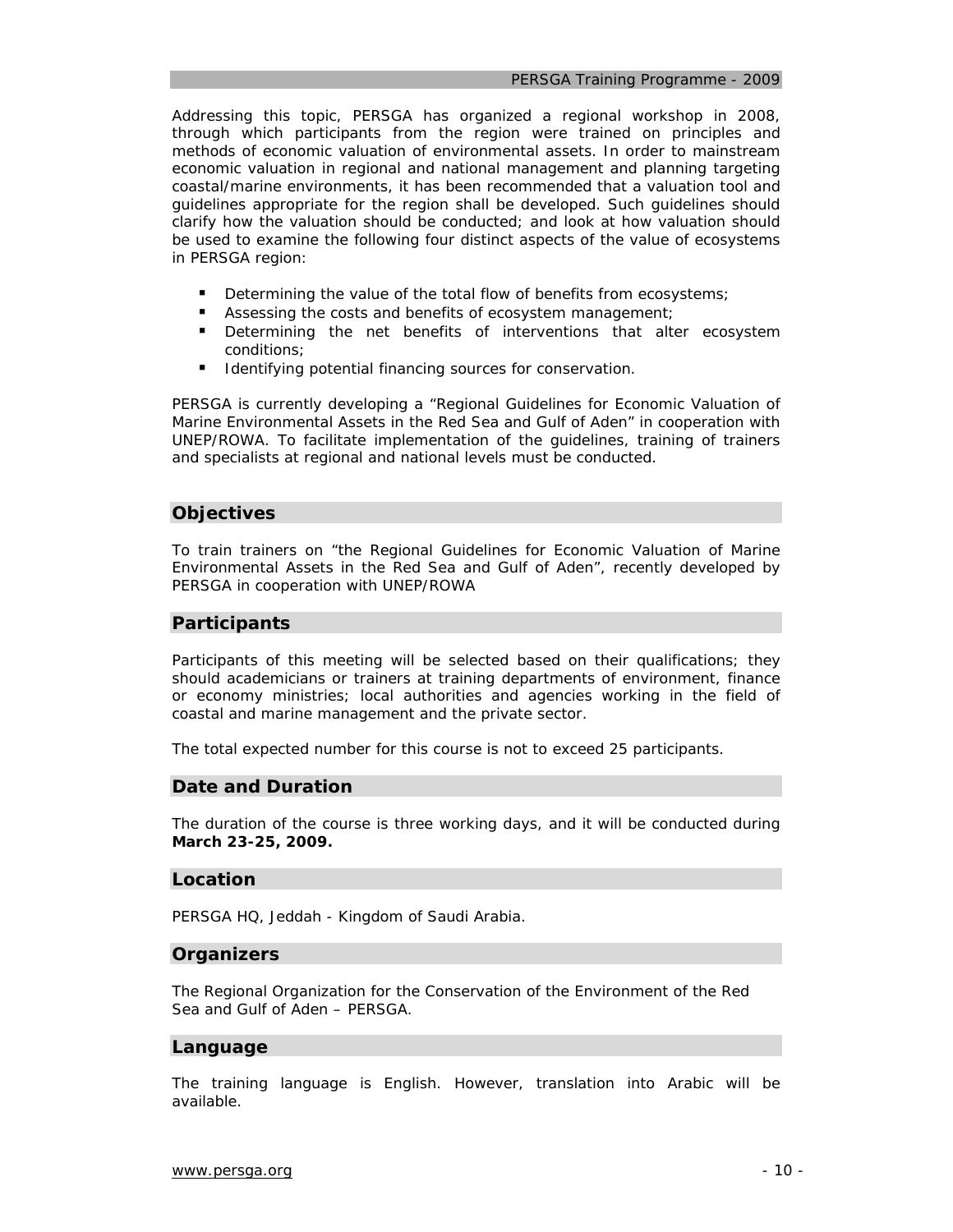# **Training Materials/References**

*Details to be provided at a later stage*

# **Instructors/Keynote speakers**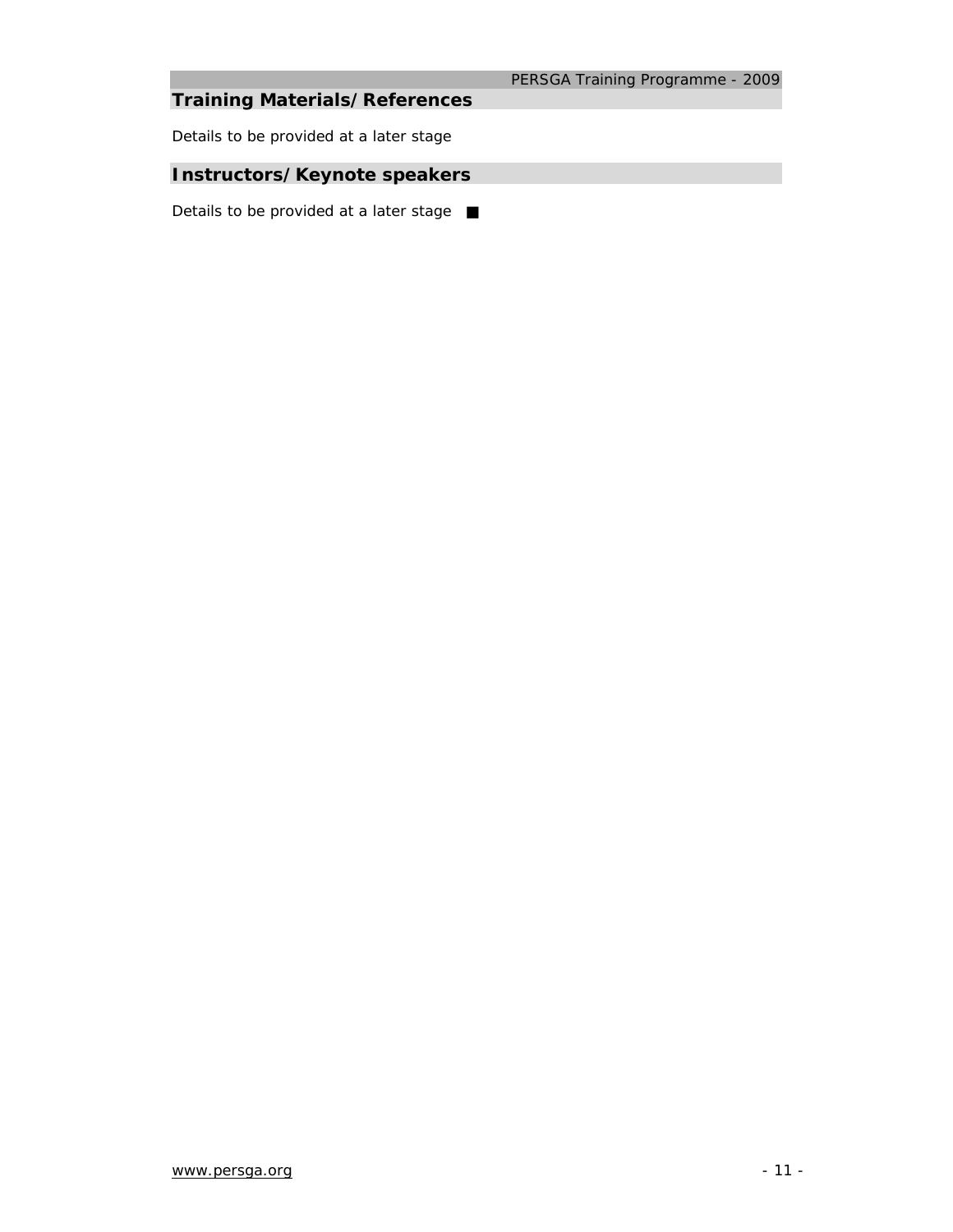

# **Fact sheet - Oil Spill Sensitivity Mapping**

#### **Title of the course:**

Training on "Oil Spill Sensitivity Mapping".

# **Rationale**

The Regional Action Plan on Contingency Planning for the Region provides the framework through which states agree to cooperate with each other in the event of a major oil spill or other event that requires a regional rather than a national response.

The newly-established Marine Emergency Mutual Aid Centre (PERSGA-MEMAC) is aligned with the implementation of the Regional Contingency Plan. The MEMAC acts as a Regional resource to coordinate pollution prevention and control mechanisms among PERSGA Member States, foster collaboration, and assist States in strengthening national capacity.

Furthermore, the Action Plan proposes a comprehensive programme for training at various levels; e.g. for 'On-Scene Commanders' at oil spills, and in specialized areas such as 'oil spill mapping' and 'coastal sensitivity mapping'.

### **Objectives of the meeting**

The making of sensitivity maps  $-$  and keeping them up to date  $-$  is a key activity in the contingency planning process. The maps should be based on surveys of the coastline and should be designed to achieve two principal aims. First, the maps should identify, and ideally place in order of priority, environmentally sensitive areas, which would have priorities for protection in the event of a major spill. Secondly, the maps should classify the coastline according to the type of beach (e.g. sandy, pebbles, rocks, cliffs, etc.) since the clean up methods will vary depending upon the type of shoreline that needs to be cleaned.

Sensitivity maps can either be on paper or the data can be contained within a Geographic Information System (GIS). The results of the sensitivity mapping process should either be contained in, or linked to, the National Contingency Plans.

# **Participants**

Participants of this workshop will be the national officials responsible for combating oil pollution in emergencies at the regional level.

The total expected number for this course is not to exceed 25 participants.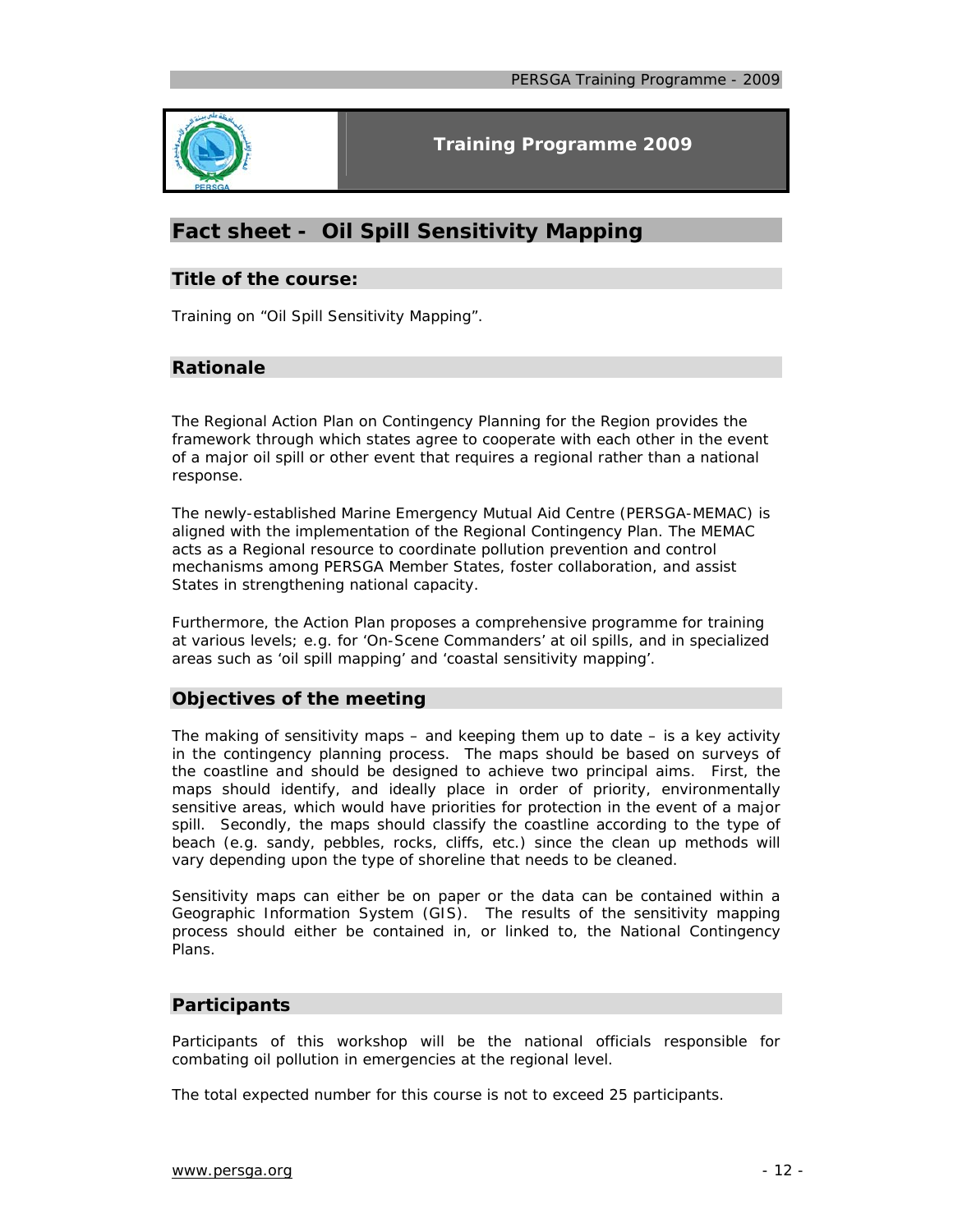#### **Date and Duration**

The duration of the course is three working days, and it will be conducted during **April 27-29, 2009.** 

#### **Location**

PERSGA – MEMAC, Hurgada, Egypt.

#### **Organizers**

The Regional Organization for the Conservation of the Environment of the Red Sea and Gulf of Aden – PERSGA

The International Maritime Organization (IMO)

#### **Language**

The training language is English. However, translation to Arabic will be available.

#### **Training Materials/References**

To be provided later.

#### **Training Sessions (Schedule)**

#### **Outline Programme for the Regional Workshop On Sensitivity Mapping**

The following is a suggested outline program (3 days) for the Regional Workshop on Sensitivity Mapping. It should be taken as a guide for the workshop and can be modified as required.

- 1. Introduction to sensitivity mapping: value and uses
- 2. Designing maps for particular uses
- 3. Inventory maps: resource categories and information sources
- 4. Strategy planning and response maps: features and information sources
- 5. Information: collection and collation
- 6. Simple mapping exercise
- 7. Formatting maps for ease of use
- 8. Using aerial photography
- 9. Linking sensitivity maps with contingency plans
- 10. Sensitivity and vulnerability of resources to oil spills
- 11. Categorising and prioritising resources
- 12. Vulnerability indices and the ESI method
- 13. Mapping exercise
- 14. Formatting maps for ease of use
- 15. Additional information linked to maps
- 16. GIS sensitivity mapping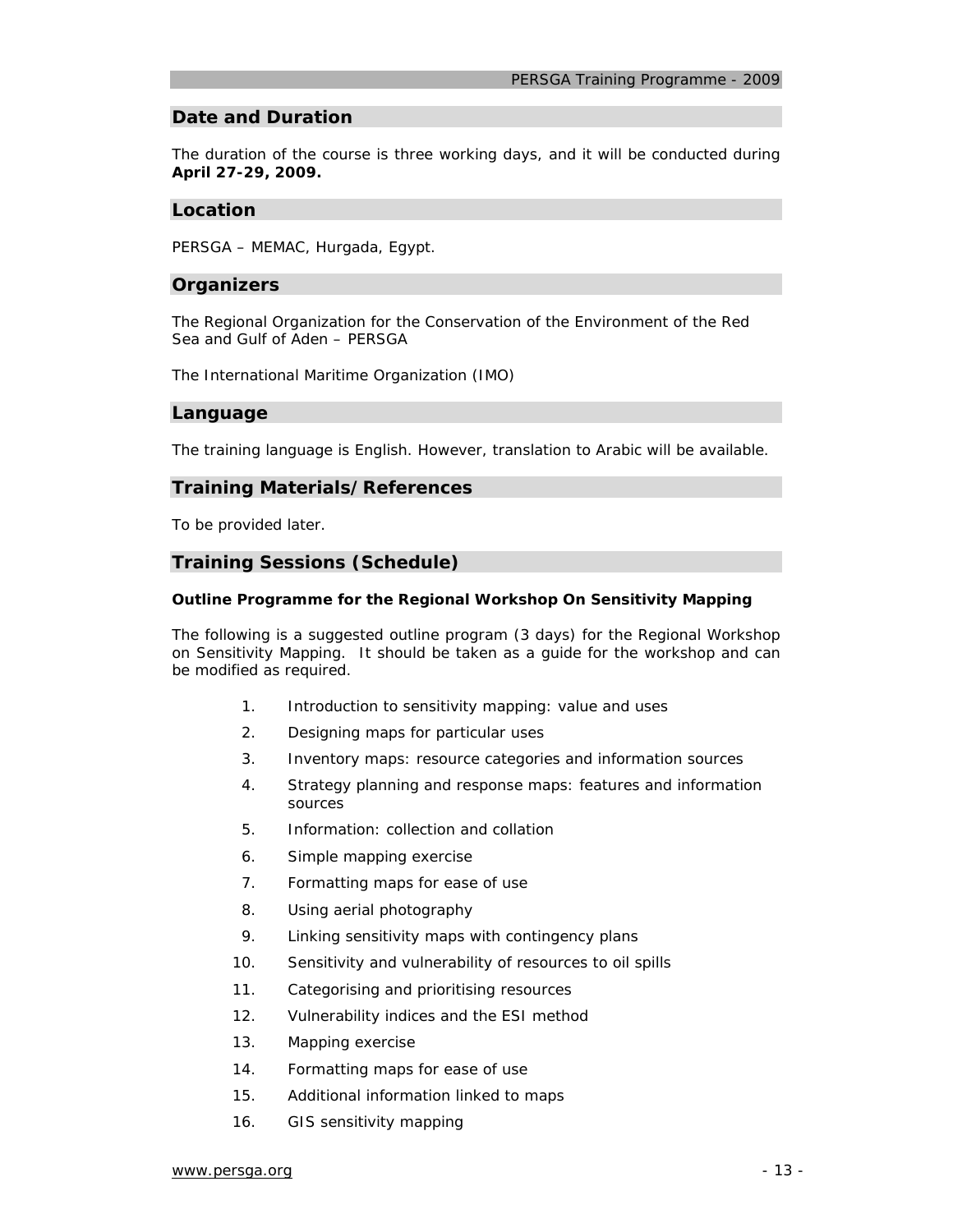- 17. Principles of GIS construction and use in oil spill applications
- 18. Planning an oil spill sensitivity GIS programme
- 19. Introduction to MAPEDIT or other mapping system
- 20. Demonstration: GIS map manipulation
- 21. Hands-on exercise 1
- 22. Overview of oceanographic approach to oil spill modelling
- 23. Strategy for oceanographic database establishment
- 24. Demonstration: basic GIS map editing
- 25. Hands-on exercise 2
- 26. Introduction to GIS construction
- 27. Defining layers and creation of objects/symbols
- 28. Digitising new objects
- 29. Hands-on exercise 3
- 30. Importing digital data
- 31. Object properties
- 32. Object attributes
- 33. Single point operations
- 34. Course summary
- 35. Question and answer session

# **Instructors/Keynote speakers**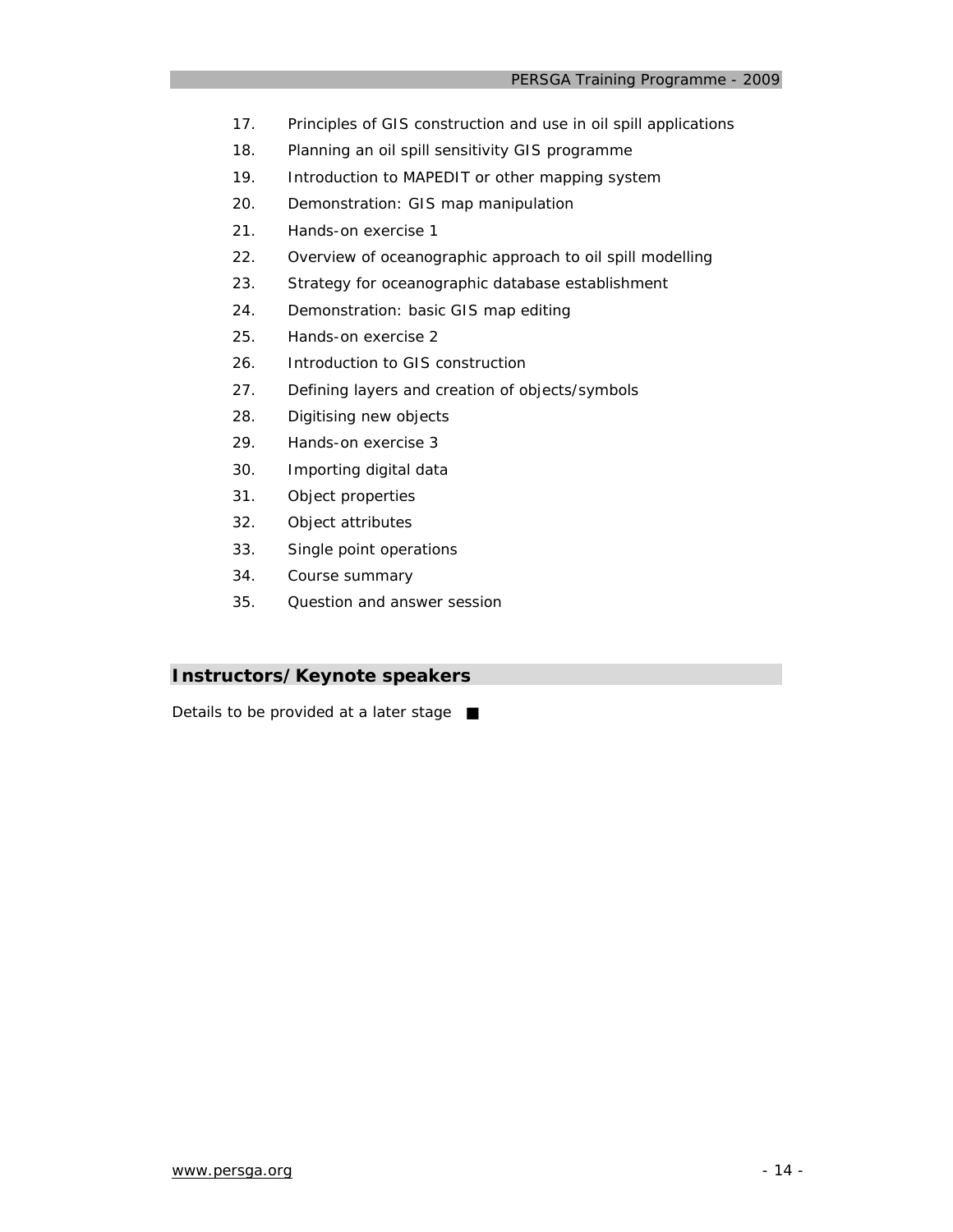

# **Fact sheet – Sustainable Development Indicators For the Red Sea and Gulf of Aden Region**

## **Title of the Course:**

Training on *"Developing* Sustainable Development Indicators *for the Marine and Coastal Ecosystems of the PERSGA Region".*

### **Rationale**

### **The Consolidated Jeddah Convention (1982)**

#### **The Action Plan For the Conservation of the Marine Environment and Coastal Areas in the Red Sea and Gulf of Aden - 1982**

*"Article 17- Continuous socio-economic development can be achieved on a sustainable basis if environmental considerations are taken into account. To assist the Governments of the Region in the development of the appropriate policies and strategies for conservation of the marine environment of the Red Sea and the Gulf of Aden, the Action plan should aim to carry out the following preparatory activities:* 

*17-2- Assessment of present and future development activities and their ma environmental impact in order to evaluate the degree of their influence on the environment and to find appropriate measures to either eliminate or reduc any damaging effects which they may have. "*

The PERSGA Framework and Operational Programme calls for mainstreaming environment into sustainable approaches to coastal/marine management and development in the RSGA Region. Sustainable management and use of marine and coastal ecosystems will be reflected in reduced threats to the environment, improved livelihoods of participating coastal communities and improved institutional, legal and financial arrangements.

PERSGA aims to help create a situation where environmental stewardship becomes embedded in both practice and policy within the RSGA Region. To do so successfully, PERSGA must address the overlapping issues affecting the environment, including the human-environment interaction, and accordingly develop mechanisms to monitor the Region's performance and extent of sustainability in these regards.

Sustainable use of coastal and ocean areas and their resources must involve the consideration of governance, ecological (including environmental) and socioeconomic dimensions, as well as the interaction between them; this must form the basis of ICZM programmes. Therefore, monitoring and evaluation of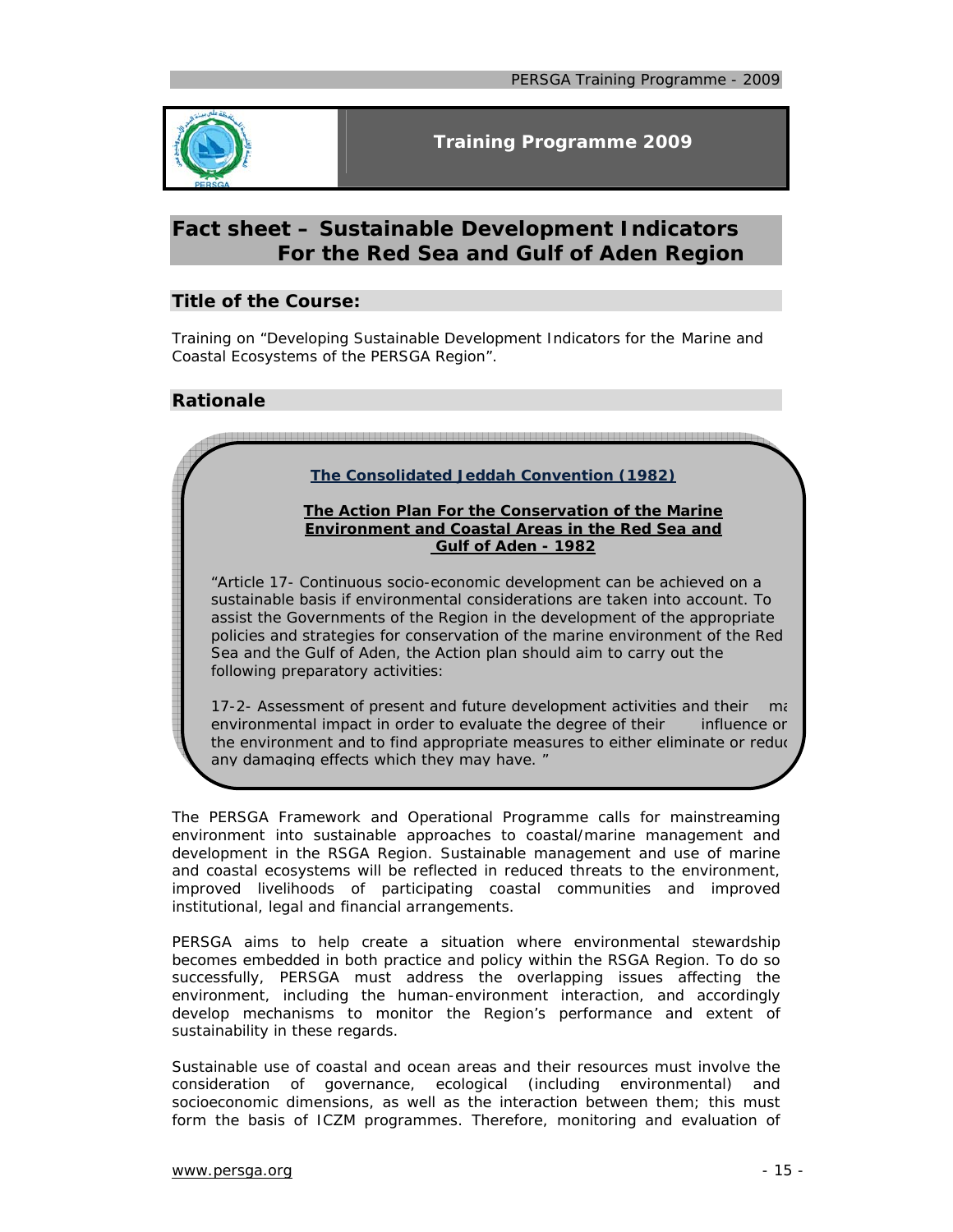*PERSGA Training Programme - 2009* 

ICZM programmes rely on the use of indicators classified as governance, ecological and socioeconomic indicators, reflecting the three dimensions of ICZM. The application of indicators in ICZM is still in its early stages. While environmental indicators have long been used to monitor the state of the coastal and marine environment, socioeconomic indicators have encountered very limited application, and governance indicators have been applied mainly in reporting of the management process. A great challenge lies in developing appropriate sets of governance, ecological and socioeconomic indicators that will allow decisionmakers to determine whether ICZM interventions are achieving their intended goals.

#### **Objectives of the Meeting**

The workshop will train participants on how to develop an RSGA-specific Sustainable Development Index (SDI) for the Region's marine and coastal Ecosystems.

As a starting point, participants will review existing models of environmental and sustainable development assessment, primarily those outlined in the *2005 Environmental Sustainability Index* (Yale Centre for Environmental Law and Policy) and *A Handbook for Measuring the Progress and Outcomes of Integrated Coastal and Ocean Management* (the UNESCO International Oceanographic Committee). Based on this, participants will then identify and consolidate a Regionally-responsive list of indicators that can be used to design an SDI for the marine/coastal Ecosystems of the PERSGA Region.

Establishing the PERSGA-SDI is critical to assessing the sustainable development and environmental stewardship of the PERSGA Member States, to allow a point of comparison among them and with other areas in the world, and to provide a gauge and warning mechanism for trends over time. As such, an SDI is significant for informing the management cycle and identifying priority actions that should be implemented to avoid potential downturns in Regional sustainability.

#### **Participants**

Participants of this meeting will be selected based on their qualifications. Participants should be representatives from local authorities and agencies in the Region who work in the field of coastal and marine management as well as in the private sector.

The total expected number for this course is not to exceed 20 participants.

#### **Date and Duration**

The duration of the training will be three working days, and it will be conducted during **May 11-13, 2009.** 

#### **Location**

PERSGA HQ, Jeddah - Kingdom of Saudi Arabia.

### **Organizers**

The Regional Organization for the Conservation of the Environment of the Red Sea and Gulf of Aden – PERSGA.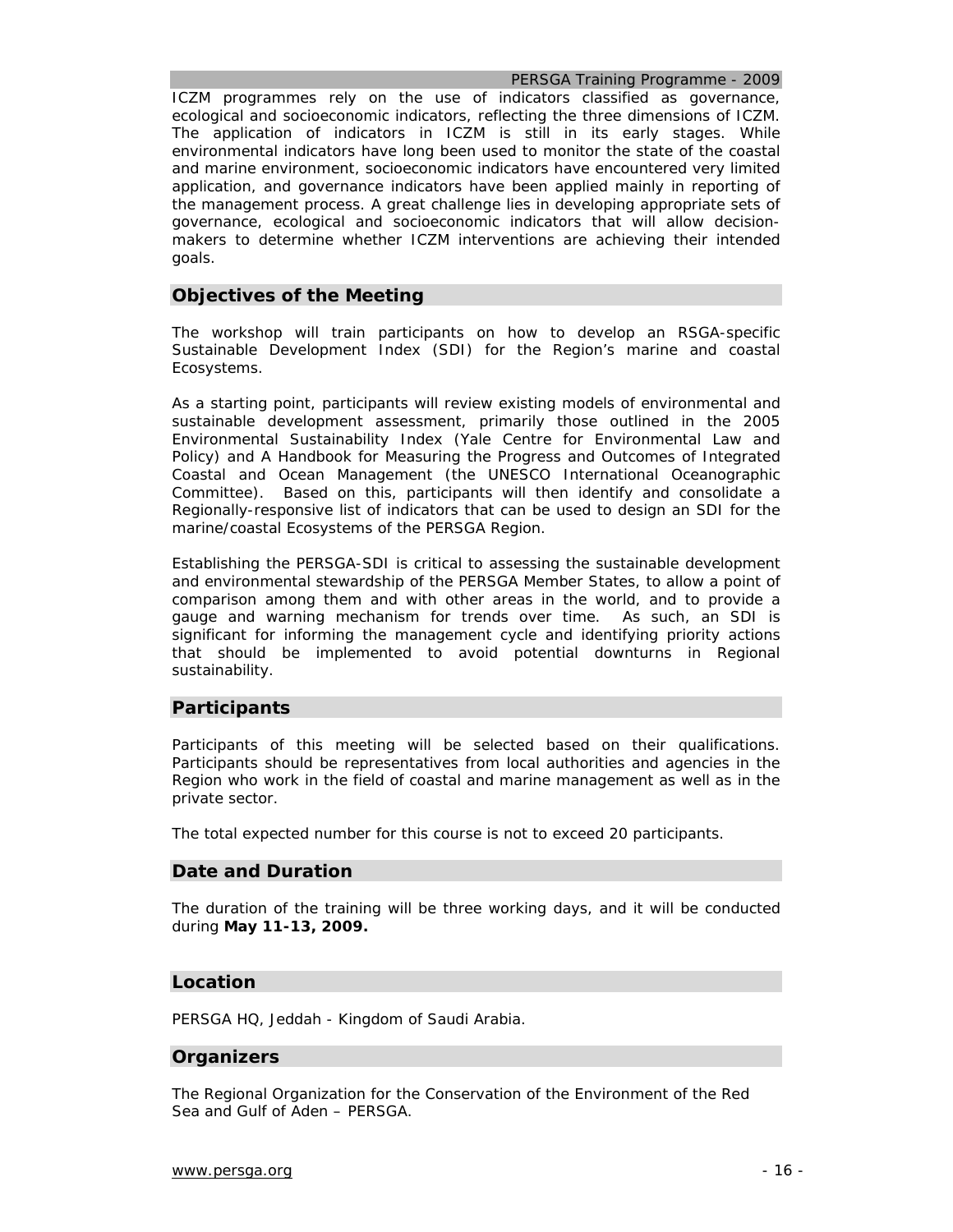# **Language**

The training language will be English. However, translation into Arabic will be made available as needed.

#### **Training Materials/References**

*Details to be provided at a later stage* .

## **Training Sessions (Schedule)**

*Details to be provided at a later stage* 

#### **Instructors/Keynote speakers**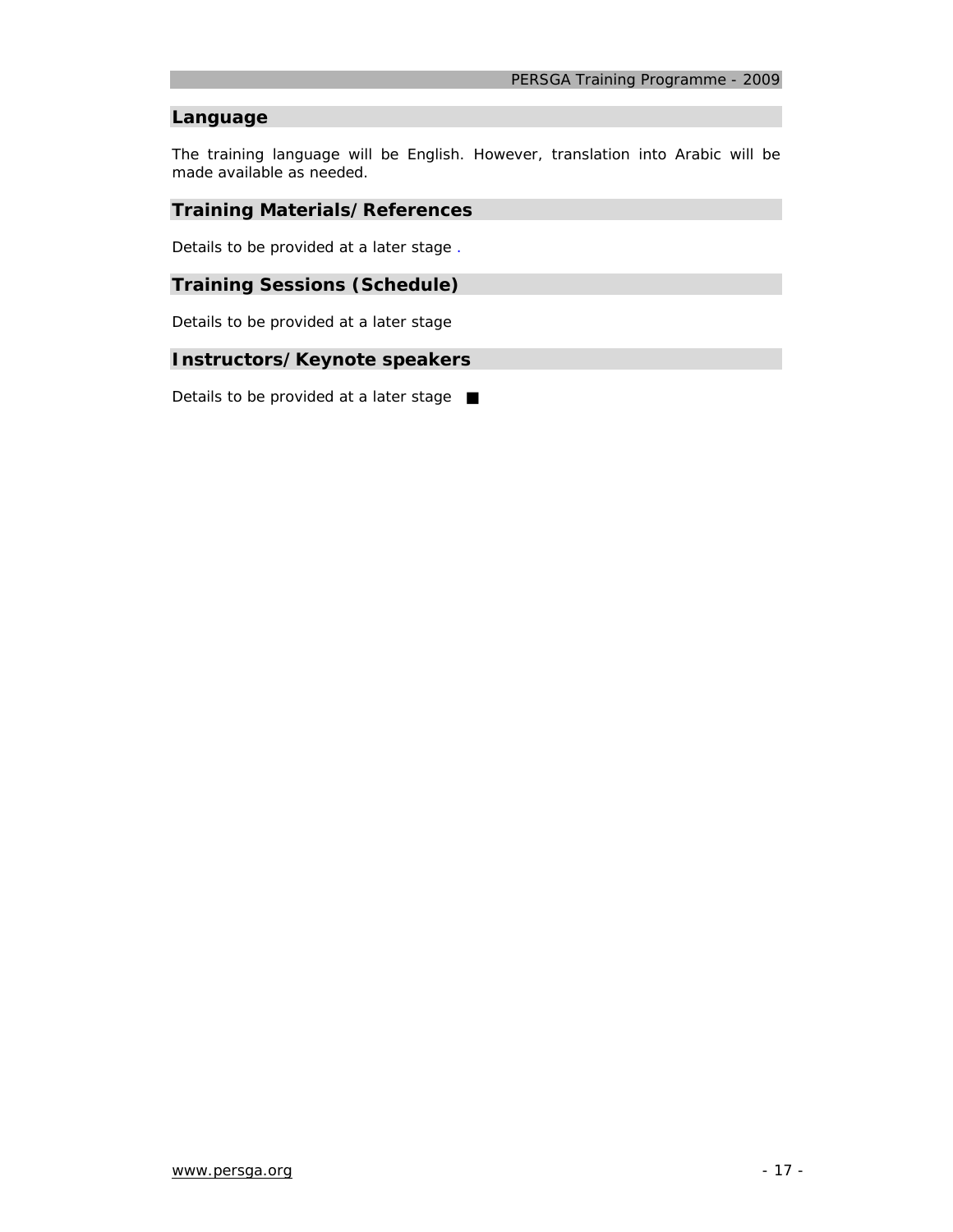

# **Fact sheet – Environmental Education**

### **Title of the course:**

Training on Environmental Education.

### **Rationale**

### **The Consolidated Jeddah Convention (1982)**

#### **Protocol Concerning the Conservation of Biological Diversity and the e Establishment of Network of Marine Protected Areas in the Red Sea and Gulf of Aden - 2005**

*"Article 22.1- Contracting Parties shall endeavor to inform the public of the value and vulnerability of protected areas and species. Such information may be included in education programs. Contracting Parties shall also endeavor to promote the participation of their public and their conservation organizations in measures that are necessary for the protection of the areas and species concerned.* 

*"Article 25.2- The organization shall provide training of national specialists, particularly for implementation of this protocol"* 

*"Article 25.4- The organization shall develop a regional awareness program in cooperation with the contracting parties"*

Interaction between man and the environment has started since his appearance on earth. In the past times the limited human needs were within the carrying capacity of the ecosystem so that no significant impacts on the environment were exerted. The last tow centuries have witnessed large population growth and huge industrial development, which dramatically increased human needs. This has increasingly posed pressure on the environment, culminating in the currently experienced environmental degradation. Recently, the role of environmental education has been well recognized as extremely important to publicizing environmental protection programs and bestowing people the perception required to positively interact with the environment.

Raising public awareness is indispensable for protection of the environment and natural resources in the coastal areas. There are additional benefits, such as participation of local communities in conservation management and programs. Despite the costs, many countries including the developed ones run public awareness

programs, which proved to be valuable and effective in removing threats to marine/coastal environment, and enhance people participation in sustaining environmental conservation management. Most of the environmental problems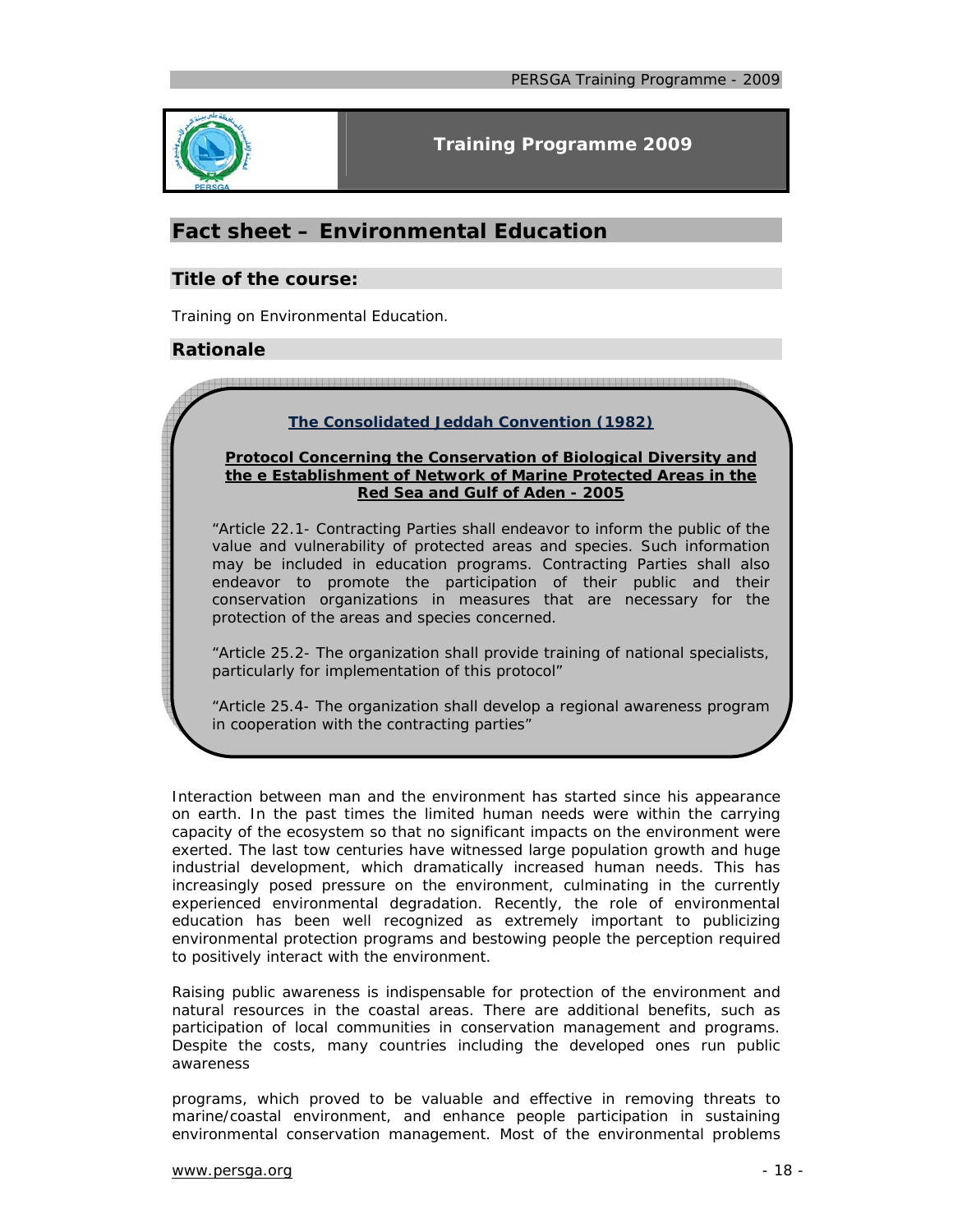*PERSGA Training Programme - 2009* 

manifest because of the lack of sufficient awareness among people, stakeholders, and government officials. Educators have a prime role in mainstreaming environmental awareness in curricula, developing and implementing environmental awareness programs.

The PERSGA Framework and Operational Program calls for mainstreaming the environment, into major socio economic sectors. Its overall approach will strengthen the capacities of PERSGA countries to deal with the most urgent issues related to Integrated Coastal Zone Management (ICZM), including strengthening the capacity for environmental awareness and education.

# **Objectives**

The workshop aims at training specialists from the region on methods of developing and implementing environmental education programs. It will thus contribute to building capacities in the member states to support national programs in general and implementing the Jeddah Convention, the Regional Action Plan and the Regional Protocols in particular.

### **Participants**

Participants of this meeting will be selected based on their qualifications; they should be representatives from educational and public awareness institutes, local authorities and agencies working in the field of coastal and marine management.

The total expected number for this course is not to exceed 25 participants.

### **Date and Duration**

The duration of the course is three working days and it will be conducted during **June 7-9, 2009.** 

#### **Location**

PERSGA HQ, Jeddah - Kingdom of Saudi Arabia.

### **Organizers**

The Regional Organization for the Conservation of the Environment of the Red Sea and Gulf of Aden – PERSGA Gulf Cooperation Council - GCC

#### **Language**

The training language is English. However, translation to Arabic will be available.

#### **Training Materials/References**

*Details to be provided at a later stage*

### **Instructors/Keynote speakers**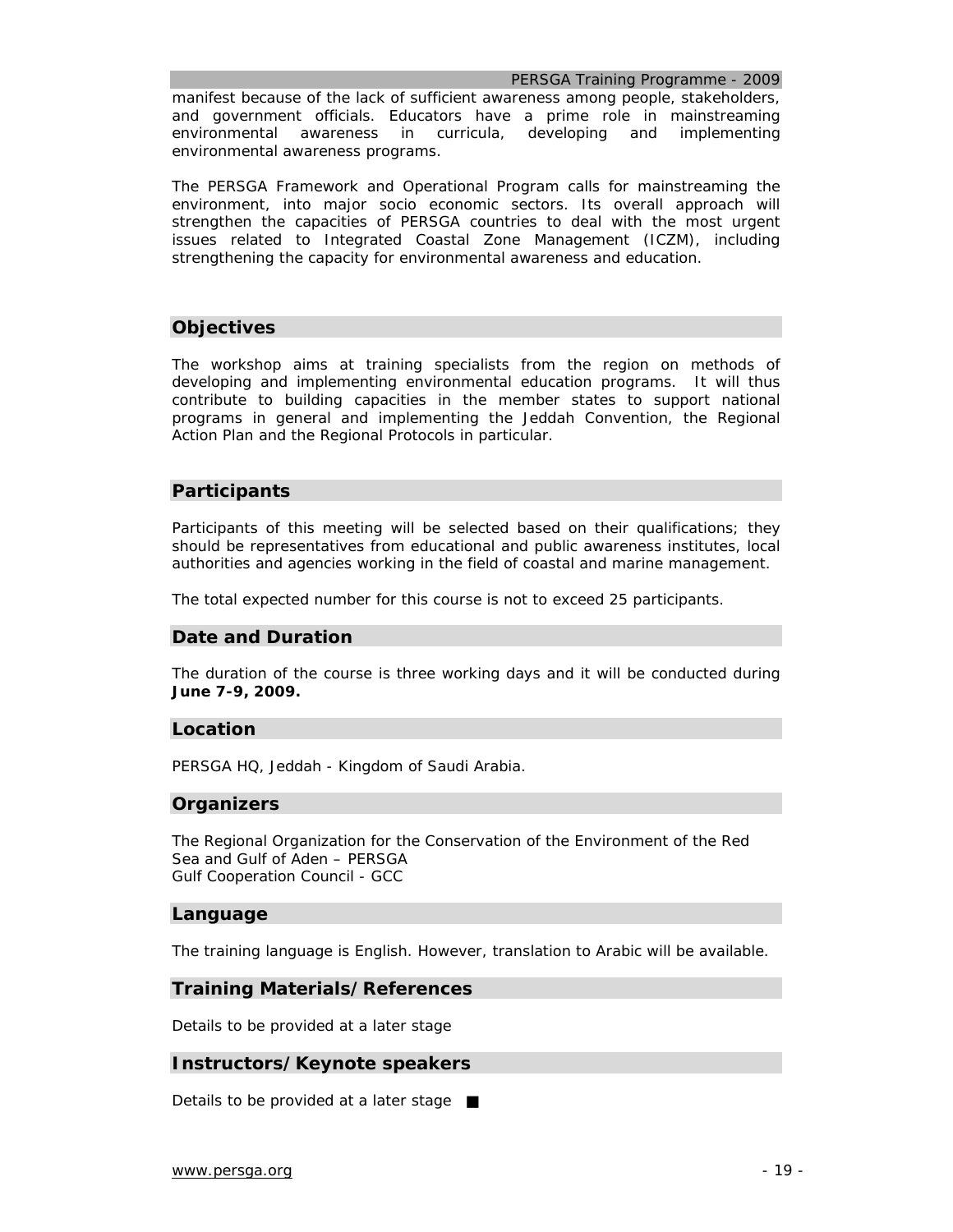

# **Fact sheet - On-Scene Commanders' at oil spills, National Contingency Plans and Oil Spill Preparedness and Response**

### **Title of the course:**

Training on "On-Scene Commanders' at Oil Spills, National Contingency Plans and Oil Spill Preparedness and Response".

## **Rationale**

| The Consolidated Jeddah Convention (1982)                                                                                                                                                                                                                                                                                                                                                                    |
|--------------------------------------------------------------------------------------------------------------------------------------------------------------------------------------------------------------------------------------------------------------------------------------------------------------------------------------------------------------------------------------------------------------|
| The Contracting Parties shall:                                                                                                                                                                                                                                                                                                                                                                               |
| "[formulate] national contingency plans for combating oil pollution[and] shall co-<br>ordinate their national plans for combating pollution in the marine environment by oil<br>and other harmful substances in a manner that facilitates full co-operation in dealing<br>with pollution emergencies" (Jeddah Convention, Article IX "Co-operation in Dealing<br>with Pollution Emergencies", Point 1 and 3) |
| "cooperate in taking the necessary and effective measures to protect the coastline and<br>related interests of one or more of the Parties from the threat and effects of pollution due<br>the presence of oil or other harmful substances in the marine environment resulting from<br>marine emergencies"(Oil Protocol, Article II):                                                                         |
| "individually or jointly, take all necessary measures, including those to ensure that<br>adequate equipment and qualified personnel are readily available, to deal with<br>pollution emergencies in the Sea Area, whatever the cause of such emergencies, and<br>to reduce or eliminate damage resulting therefrom" (Action Plan, Part II<br>"Environmental management", Point 18.6)                         |
|                                                                                                                                                                                                                                                                                                                                                                                                              |

PERSGA has established the Marine Emergency Mutual Aid Centre (MEMAC) on the basis of the Protocol concerning Regional Co-operation in Combating Pollution by Oil and Other Harmful Substances in Cases of Emergency annexed to Jeddah Convention of 1982.

The major objective of MEMAC is to build the capacities of the countries in the region and to coordinate among them in contingency cases as well as to develop their national capabilities in combating oil pollution.

PERSGA organized several workshops on Marine Contingency Planning. The present workshop will be convened to further peruse the objectives of the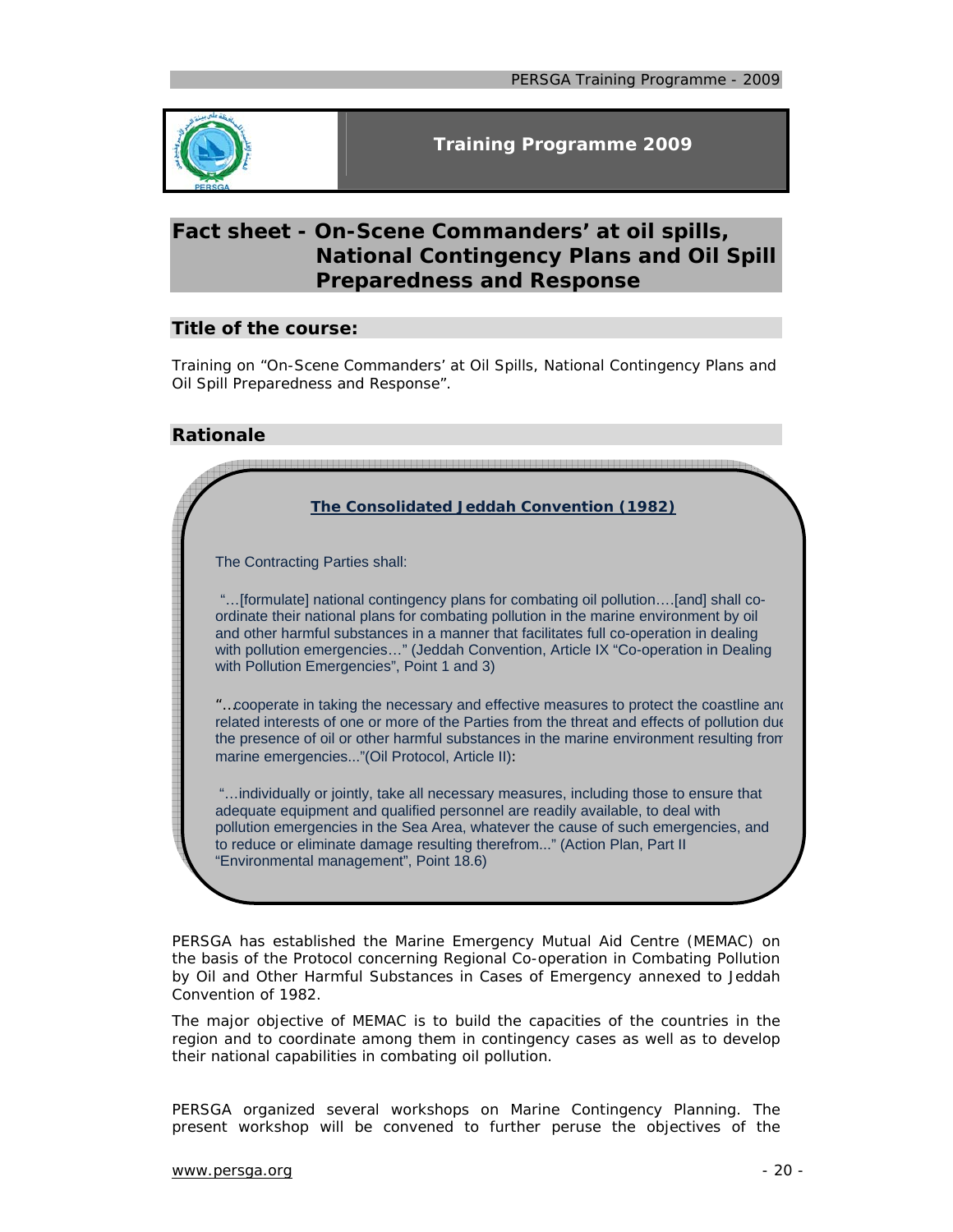#### *PERSGA Training Programme - 2009*

previous ones, aiming at continuous improvement of the involved regional capacities, and performing regular exercises on communication and equipment deployment during emergencies.

### **Objectives**

To enhance the capacities of the member countries and to improve the overall performance of the focal points at the regional level with respect to the implementation of the contingency plans during emergencies through:

- Updating information and data
- Performing regular exercises on communication and equipment deployment during emergencies.

#### **Participants**

Participants of this workshop will be the national officials responsible for combating oil pollution in emergencies at the regional level.

The total expected number for this course is not to exceed 25 participants.

#### **Date and Duration**

The duration of the course is three working days, and it will be conducted during **June 20-22, 2009.**

#### **Location**

PERSGA – MEMAC, Hurgada, Egypt.

#### **Organizers**

The Regional Organization for the Conservation of the Environment of the Red Sea and Gulf of Aden – PERSGA .

#### **Language**

The training language is Arabic.

#### **Training Materials/References**

The Regional and National Contingency Plans of the member countries; PERSGA-MEMAC database; trajectory models

### **Training Sessions**

#### **The preliminary agenda of the workshop include:**

- Specialized lectures on contingency planning and the Regional Action Plan
- National reports; and updating data and information
- Review the procedure form for pollution accident proclamation at the national and regional levels
- Discussing the effectiveness and mechanisms of the regional communication network, based on PERSGA-MEMAC.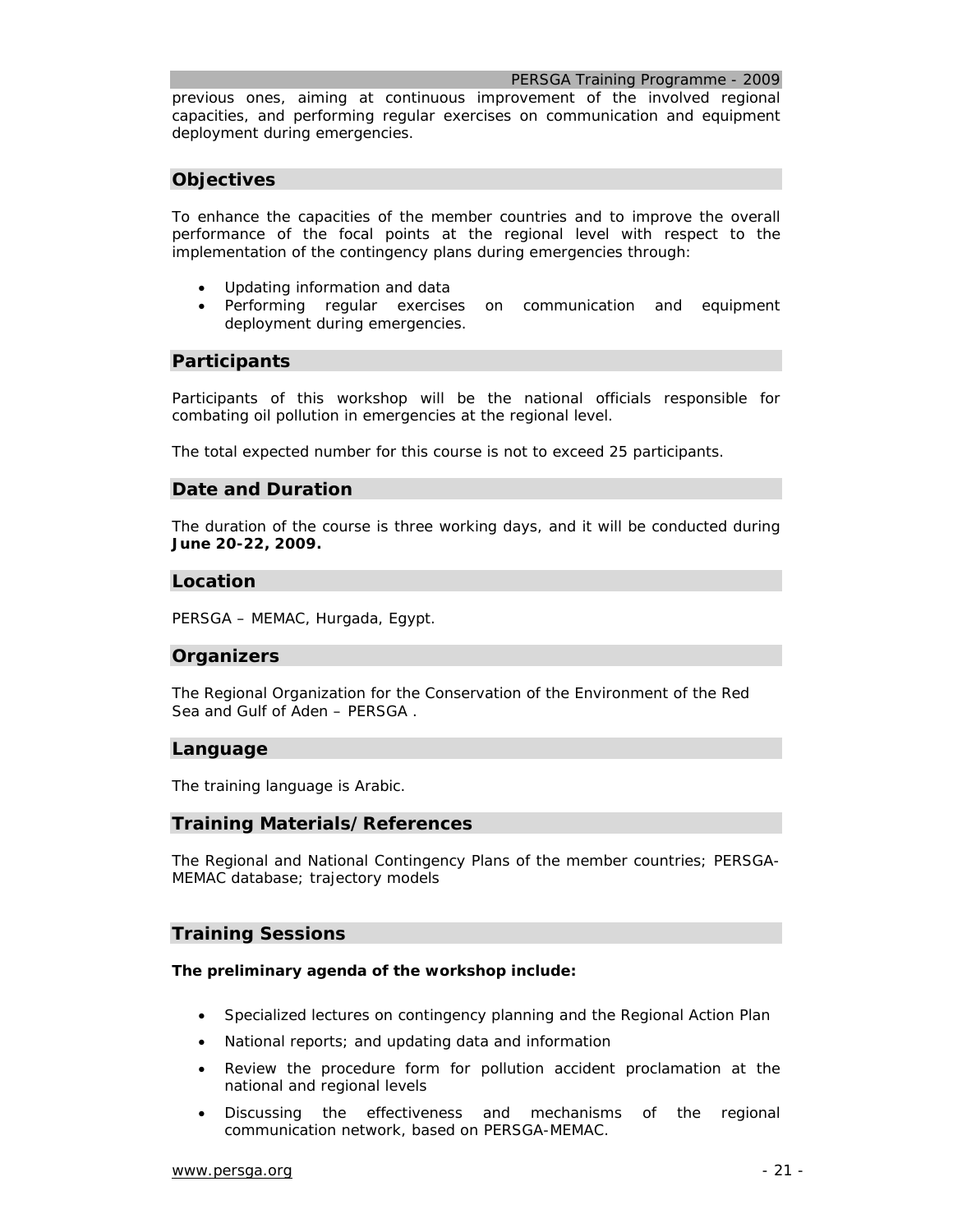- Training on pollutants trajectory models
- Develop the annual schedule for communication and equipment deployment exercises.
- Recommendations

# **Instructors/Keynote speakers**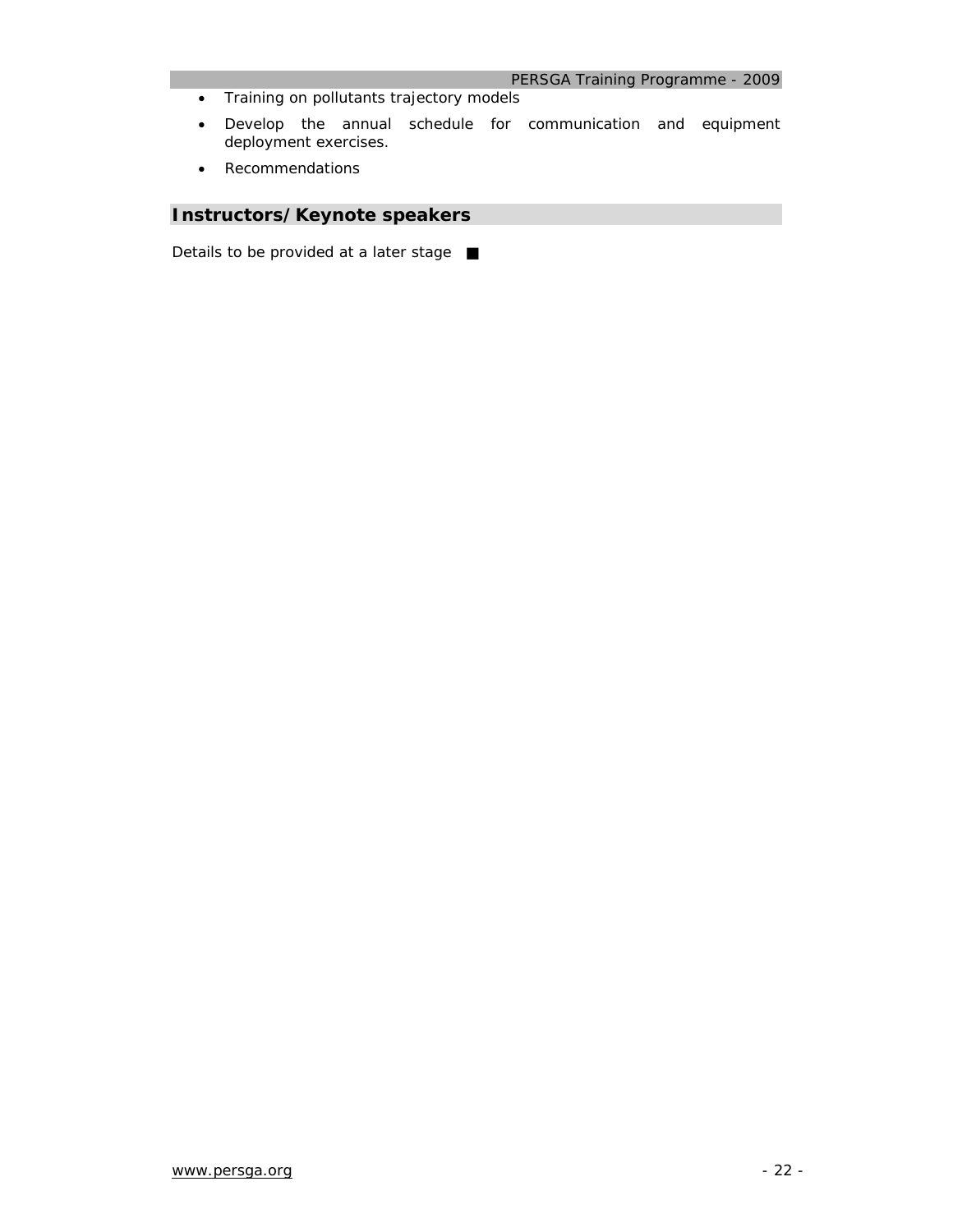

# **Fact sheet –Review of the Status of Contingency Planning in the Red Sea and Gulf of Aden**

## **Title of the course:**

Regional Workshop on the Review and Improvement of "The Regional Oil Spill Contingency Plan".

### **Rationale**

| The Consolidated Jeddah Convention (1982)                                                                                                                                                                                                                                                                                                                                                                    |
|--------------------------------------------------------------------------------------------------------------------------------------------------------------------------------------------------------------------------------------------------------------------------------------------------------------------------------------------------------------------------------------------------------------|
| The Contracting Parties shall:                                                                                                                                                                                                                                                                                                                                                                               |
| "[formulate] national contingency plans for combating oil pollution[and] shall co-<br>ordinate their national plans for combating pollution in the marine environment by oil<br>and other harmful substances in a manner that facilitates full co-operation in dealing<br>with pollution emergencies" (Jeddah Convention, Article IX "Co-operation in Dealing<br>with Pollution Emergencies", Point 1 and 3) |
| "cooperate in taking the necessary and effective measures to protect the coastline<br>and related interests of one or more of the Parties from the threat and effects of<br>pollution due to the presence of oil or other harmful substances in the marine<br>environment resulting from marine emergencies"(Oil Protocol, Article II):                                                                      |
| "individually or jointly, take all necessary measures, including those to ensure that<br>adequate equipment and qualified personnel are readily available, to deal with<br>pollution emergencies in the Sea Area, whatever the cause of such emergencies, and<br>to reduce or eliminate damage resulting therefrom" (Action Plan, Part II<br>"Environmental management", Point 18.6)                         |
|                                                                                                                                                                                                                                                                                                                                                                                                              |

The revised PERSGA/IMO "Action Plan for the Development of National Systems and Regional Mechanisms for Preparedness and Response to Major Marine Oil Spills in the Red Sea and Gulf of Aden" June 2005, provides structured program of interventions to develop national plans and systems in countries that do not yet have these, and to establish a regional mechanism for achieving a coordinated response to any major spills. PERSGA has also assisted some countries to develop National Contingency Plans, and always pursues supporting member states to establish capable national systems.

PERSGA has established PERSGA-MEMAC to enhance regional cooperation and coordination in the matter of pollution spill preparedness and response. As the PERSGA-MEMAC is not a provider of oil spill combating equipment, such function is supposed to be appropriate to a regional network of national systems. Regular review and updating the Contingency Plans is necessary to cope with the rapid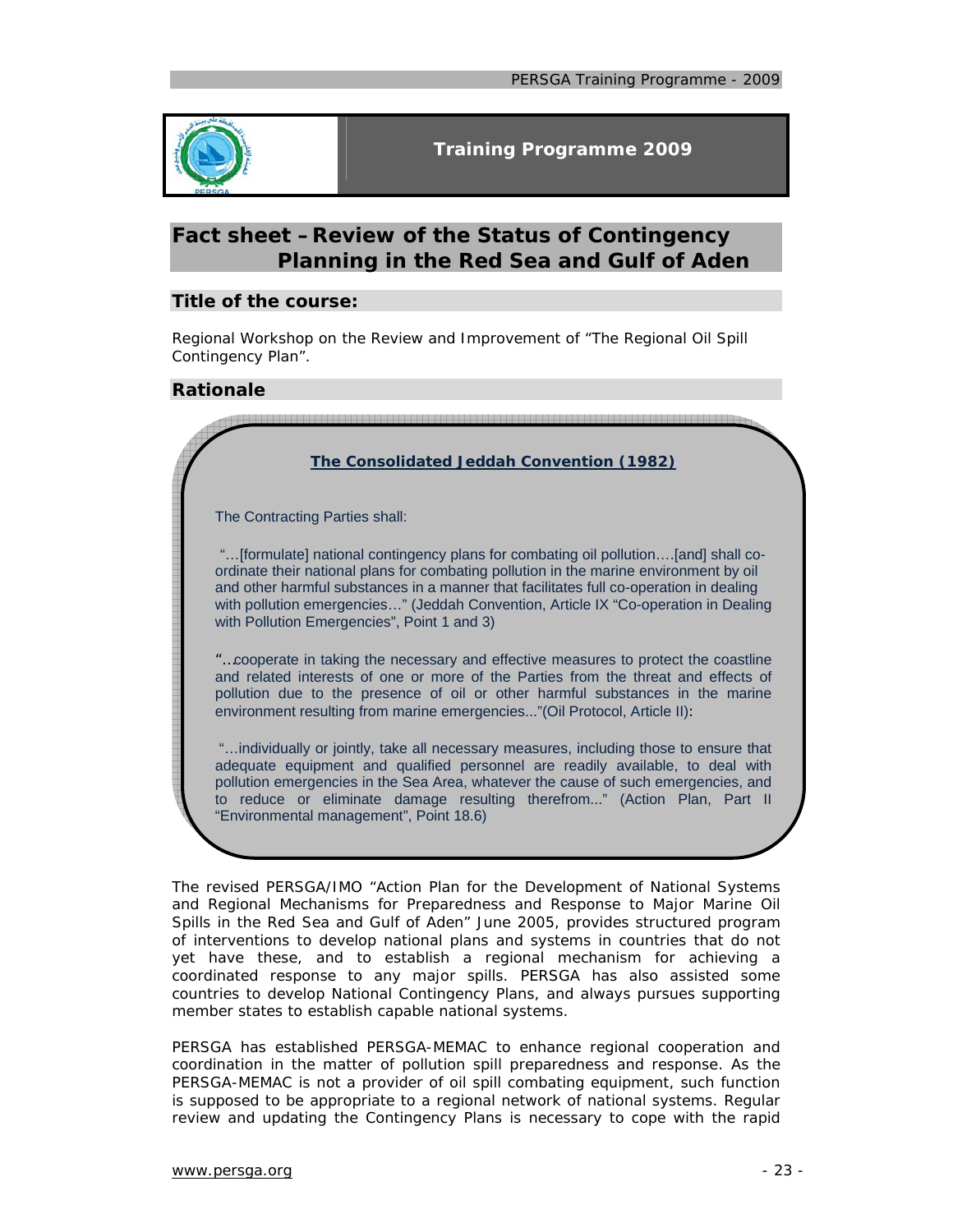coastal development in and the ever-growing maritime activities in the region. Also, such regular meetings will assist in enhancing implementation through discussing impediments and find out possible way out mechanisms.

### **Objectives of the meeting**

The workshop will discuss and review the status of contingency planning in the light of the Regional and National plans developed. This aims at enhancing implementation, identify gaps, and discuss proposals for development of new plans, in countries not having Contingency Plans yet, and updating of the existing ones, to be in consistent with the Regional Convention, Protocols and Action Plan requirements.

### **Participants**

Participants of this workshop will be the national officials responsible for combating oil pollution in emergencies, and implementing national contingency plans.

The total expected number for this course is not to exceed 25 participants.

### **Date and Duration**

The duration of the course is two working days and will be conducted during **June 23-24, 2009.**

### **Location**

PERSGA – MEMAC, Hurgada, Egypt.

### **Organizers**

The Regional Organization for the Conservation of the Environment of the Red Sea and Gulf of Aden – PERSGA.

#### **Language**

The training language is Arabic.

#### **Training Materials/References**

*Details to be provided at a later stage.* 

#### **Instructors/Keynote speakers**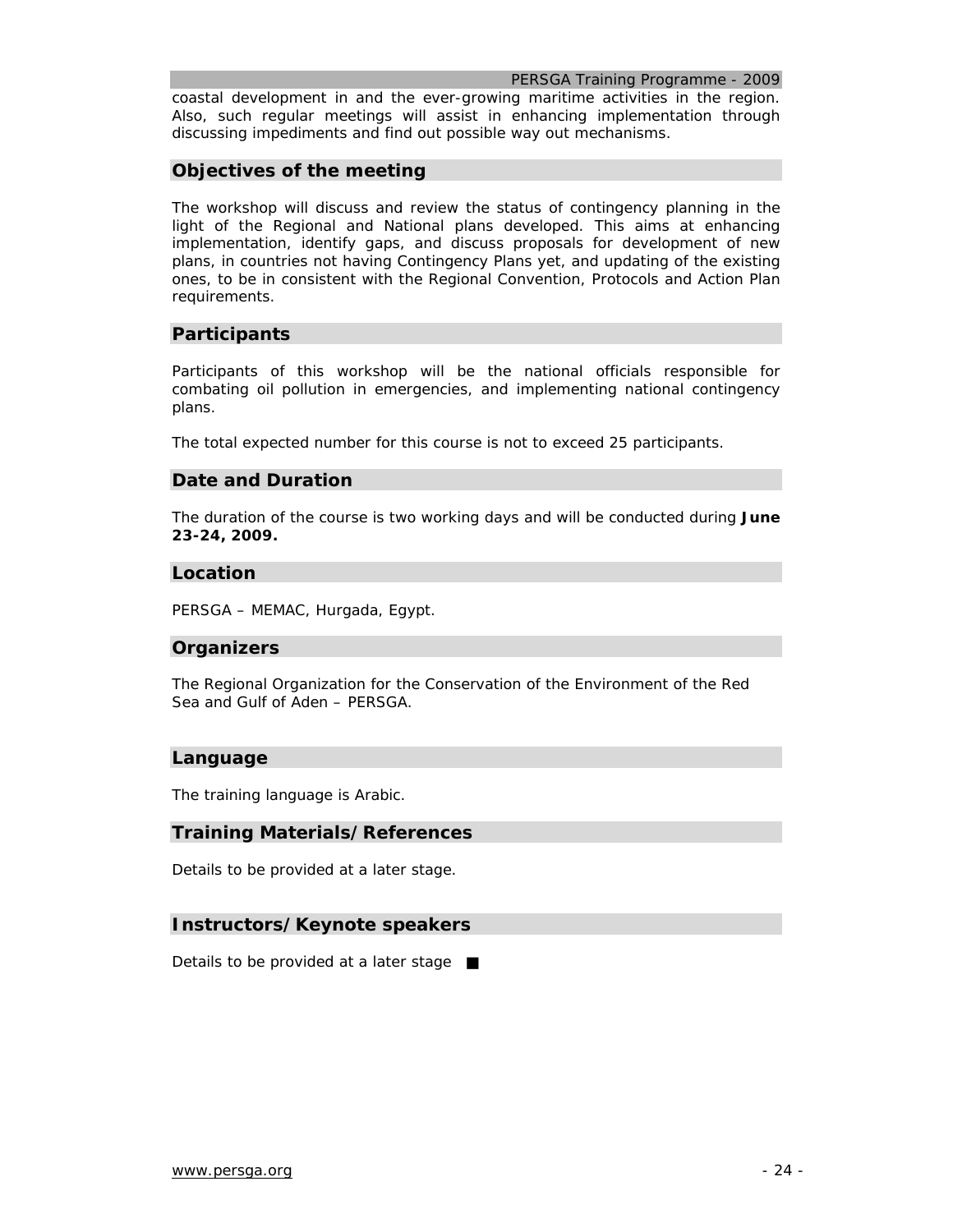

# **Fact sheet – Ecosystem Approach to Fisheries Management in the Red Sea and Gulf of Aden**

# **Title of the course:**

Regional Training on "Ecosystem Approach to Fisheries management in the Red Sea and Gulf of Aden"

# **Rationale**

The fisheries of the Red Sea and Gulf of Aden are of considerable socio-economic importance in terms of national food security and income generation for rural communities. Fisheries resources are exploited by artisanal subsistence fishermen, local commercial fisheries and foreign industrial fisheries targeting invertebrates, demersal finfish and pelagic finfish. Threats to the Region's living marine resources are posed by a number of factors such as habitat destruction, over-fishing, and the risks from various kinds of land-based and sea-based pollution. The Living Marine Resources of the Red Sea and Gulf of Aden have been targeted by major PESGA activities through various components and programs, aiming at improving LMR management capacities in the region.

In the context of sustainable development, responsible fisheries management must consider the broader impacts of fisheries on the ecosystem as a whole, not just a targeted species. Ecosystem Approach to Fisheries (EAF), in effect, is a way to implement sustainable development in a fisheries context. However, to implement EAF it is necessary to translate principles into operational objective and action (FAO 2003). Several efforts have been done (e.g. FAO) to formulate strategies and guidelines to make EAF operational, which generally explain, beside the principles of EAF, the stepwise processes to shift from traditional management to EAF based management.

Coinciding with its mission and in light of a number of international instruments, agreements and conference (e.g. WSSD 2002, Regional Seas' Jeddah Declaration and Strategic Directions 2007), PERSGA is striving to implement EAF based management in the Red Sea and Gulf of Aden. An essential requirement for EAF implementation is building capacities to ensure that the bodies responsible for management are able to shift to and successfully implement EAF in the region.

### **Objectives of the meeting**

The main objective of the workshop is to train participants on strategies for implementing EAF, based on guidelines developed by FAO and other best available knowledge. Participants will also discuss the status of fisheries management in the Region, with regard to the obstacles to and requirements for adherence to EAF.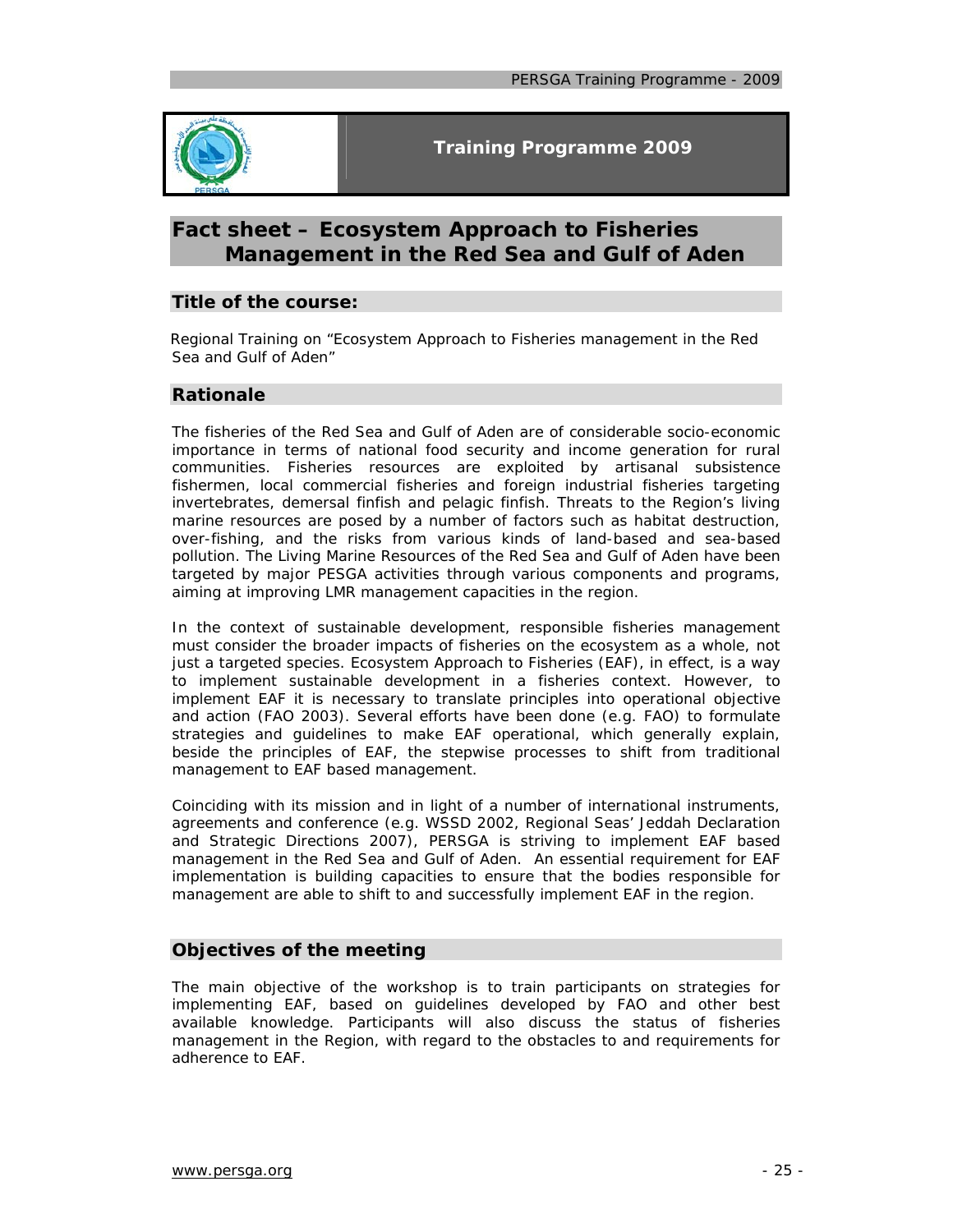#### **Participants**

Participants of this workshop will be the national officials responsible for Fisheries Management and relevant stakeholders.

The total expected number for this course is not to exceed 25 participants.

#### **Date and Duration**

The duration of the course is three working days and will be conducted during **October 12-14, 2009.**

#### **Location**

PERSGA HQ, Jeddah, KSA.

#### **Organizers**

The Regional Organization for the Conservation of the Environment of the Red Sea and Gulf of Aden – PERSGA.

#### **Language**

The training language is English. Arabic will be used as an auxiliary medium where appropriate

#### **Training Materials/References**

*Details to be provided at a later stage.* 

#### **Instructors/Keynote speakers**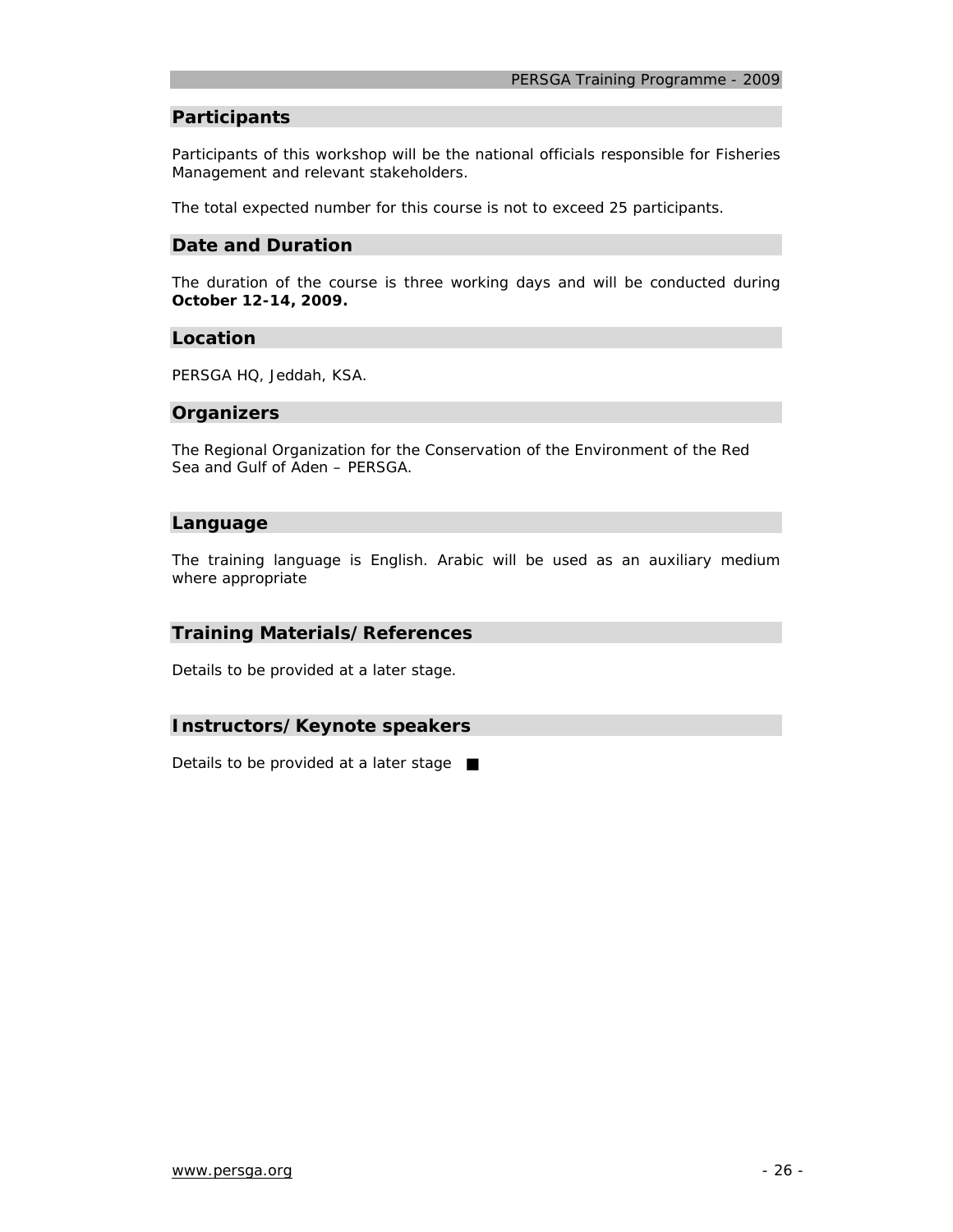

# **Fact sheet – Requirements of Special Areas under MARPOL 73/1978**

### **Title of the workshop:**

Regional Workshop on "MARPOL 73/78 and the Ratification of the Red Sea and Gulf of Aden as Special Areas".

#### **Rationale**

The Red Sea and the Gulf of Aden (RSGA) have been designated by the International Maritime Organization (IMO) as Special Areas under the International Convention for the Prevention of Pollution from Ship 1973 as modified by the Protocol of 1978 relating thereto, known as MARPOL 73/78. The purpose of a Special Area is the prevention of pollution of the sea in these areas because of their particular sensitivity or other factors. According to MARPOL 73/78 Annex I, Regulation 10(4)b, the discharge of any oil or oily mixture, or chemicals into the sea in a Special Area is prohibited; oil and oily mixture must be retained on board or discharged into reception facilities in ports.

The Red Sea was adopted by IMO as Special Area under Annexes I & V in 1973, entered into force in 1983 for Annex I and 1988 for Annex V; while the Gulf of Aden was adopted as Special Area under Annex I in 1987, entered into force in 1989. However, the designations of the Red Sea and Gulf of Aden as Special Areas under MARPOL are not yet effective. This is because the States in the region have not yet been able to advise IMO that they have established suitable reception facilities for ships calling at their ports as required by MARPOL 73/78 for ports within Special Area. Also, some States bordering the RSGA have not yet become parties to MARPOL 73/78.

In view of the importance to the Region that the remaining States becoming parties to MARPOL 73/78, PERSGA has been helping to support this process. In 2005 PERSGA conducted a fact finding mission and technical workshop on the MARPOL 73/78 requirements in the region. The present workshop is another step forward in PERSGA's efforts to determine adequate reception facilities needed in the region. The workshop will join specialists from PERSGA member States to discuss and exchange experience and identify the regional needs of adequate reception facilities and the most feasible manner to make these facilities available.

#### **Objectives of the workshop**

The main objective of the workshop is to discuss the difficulties facing the activation of the Red Sea and Gulf of Aden as Special Areas under MARPOL 73/78; and to identify feasible mechanism to facilitate the activation.

The specific objectives of the workshop are to: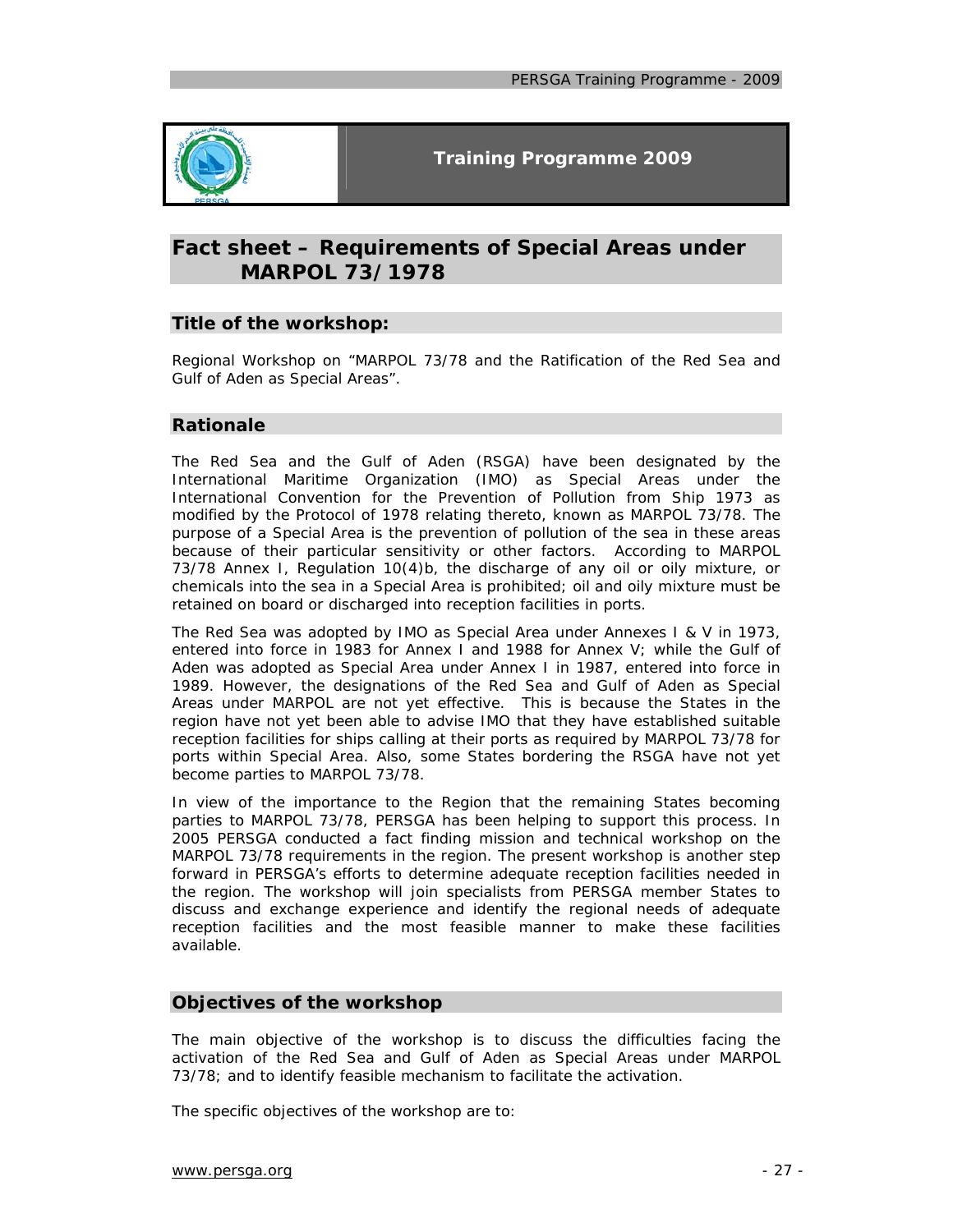#### *PERSGA Training Programme - 2009*

- Update information on existing reception facilities and ship traffic in the region through National Reports.
- Identify the need of additional reception facilities at a regional level.
- Identify the most feasible manner to have the additionally needed reception facilities available
- Identify other difficulties that might be facing countries that have not become parties to MARPOL73/78 convention yet
- Identify the best approach for applying to IMO to establish a date from which requirements that apply to ships when in the Special Area will become effective, offering much greater protection for the marine environment in the Red Sea and Gulf of Aden.

### **Participants**

For satisfactory achievement of the workshop's objectives, participants must be experts and actual practitioners, managers or decision makers in the field of maritime and ports management. Together with the application form every nominee will be asked to provide and extended abstract of his / her country report on reception facilities and ship traffic in the Red Sea or Gulf of Aden ports.

The total expected number for this course is not to exceed 20 participants.

#### **Date and Duration**

The duration of the course is three working days and will be conducted during **November 2-4, 2009.**

#### **Location**

PERSGA MEMAC Hurghada Egypt.

#### **Organizers**

The Regional Organization for Conservation of the Environment of the Red Sea and Gulf of Aden – PERSGA.

#### **Language**

The training language is English. However, translation to Arabic will be available.

#### **Training Materials/References**

MARPOL 73/78 and its amendments. PERSGA/IMO Fact Finding Mission Report (2005); National reports.

#### **Training Sessions (Schedule)**

Details to be provided at a later stage.

#### **Instructors/Keynote speakers**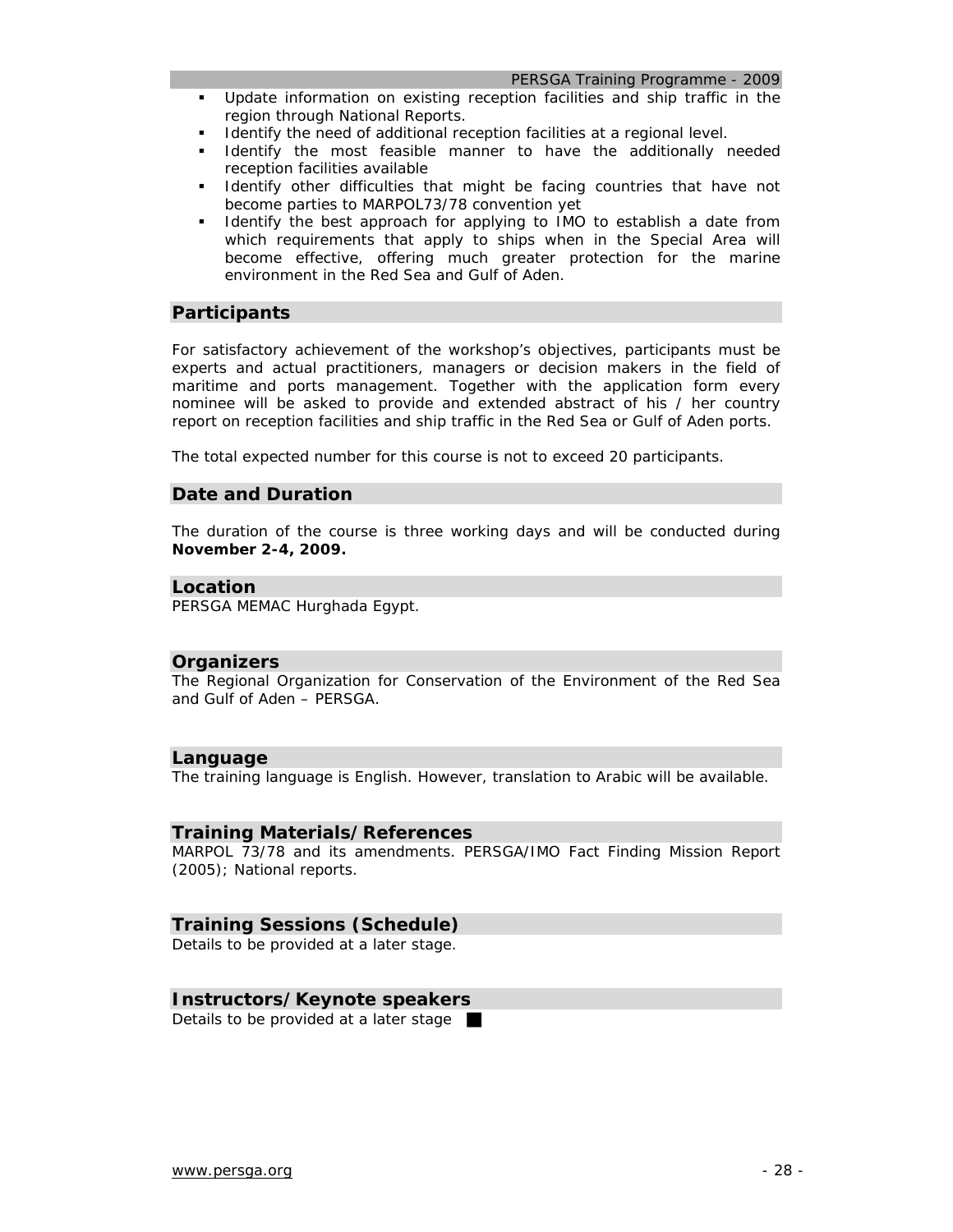

# **Fact sheet – Quality Control and Quality Assurance of Monitoring Results**

### **Title of the workshop**

Regional Training Workshop on "Quality Control and Quality Assurance of Monitoring Results".

### **Rationale**

Environmental monitoring is one of the most important tools of scientifically based management. Some countries in the Region have started regular monitoring programs of basic variables of the coastal environment since late nineties. PERSGA has been leading a regional effort in establishing a sustainable regional monitoring program since 2004. Significant steps, such as training of technicians and providing necessary equipment have been taken. Although all countries have produced monitoring data, such data for some countries are not regular and continuous. Efforts are continuing to have all PERSGA member states participating effectively in the regional monitoring program and their monitoring data flowing into the regional database maintained at PERSGA Headquarters.

Regional monitoring of coastal and marine monitoring is of a high spread nature both temporally and spatially. Monitoring data will not be of significant value in policy making and management practices, unless adequate procedural quality control and quality assurance were maintained. Specific quality control and quality assurance criteria need to be applied both at the national (individual institutes or laboratories) and at the regional levels.

Quality control and quality assurance need to be applied not only on data collection and analysis, but also on display of the results, which are processed data. This is because errors may be encountered even after good data has been collected if there was no proper labeling and adequate handling of the monitoring data. To this effect PERSGA is organizing this workshop to help its member states to maintain reliable results of their coastal and marine monitoring programs that can be effectively used in decision support and coastal management purposes.

# **Objectives of the workshop**

The main objective of the workshop is to support laboratories and data managers working in coastal and marine monitoring to produce monitoring results of the required quality. The workshop will also help in establishing or improving quality assurance management in the laboratories concerned. Specific objectives include: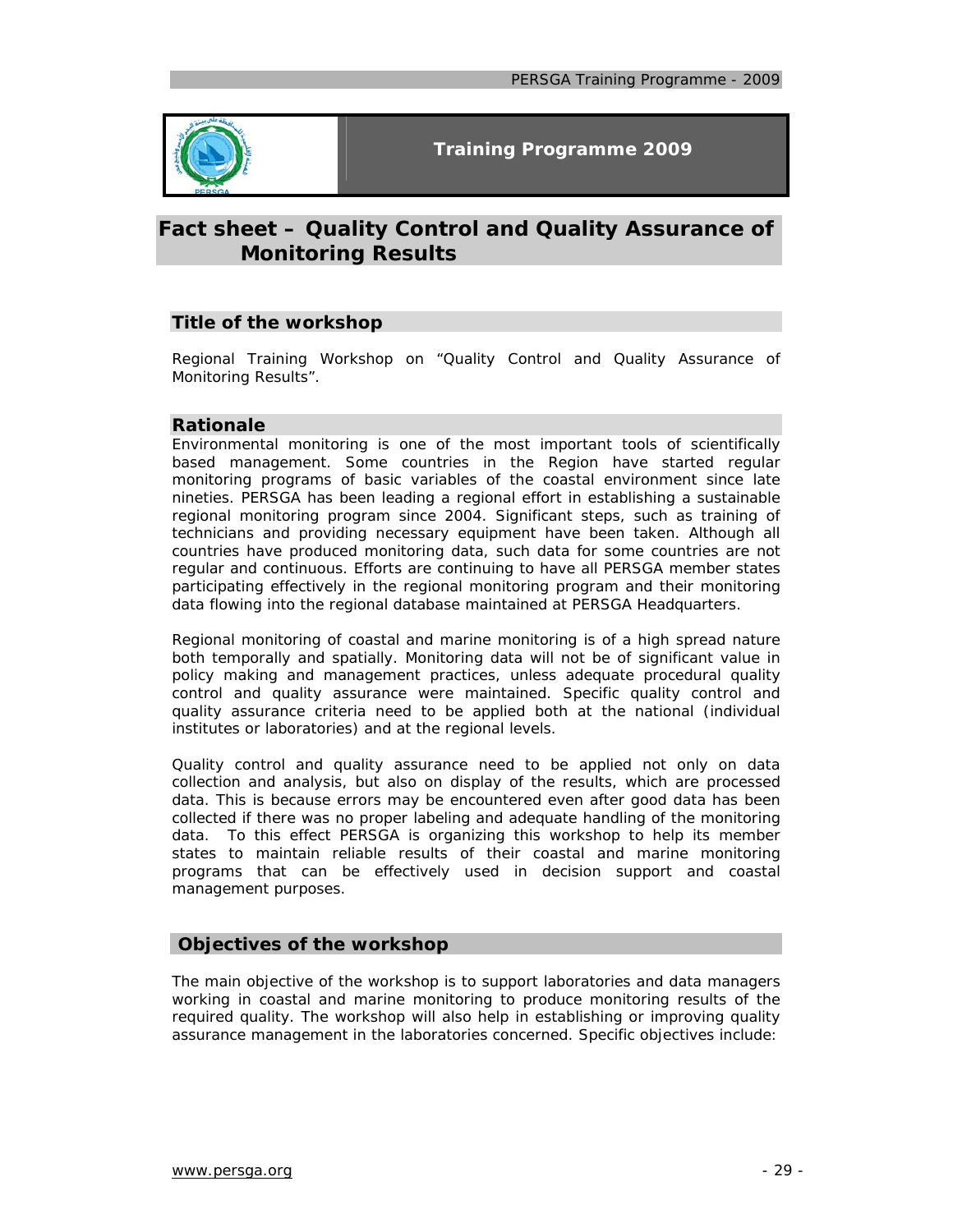#### *PERSGA Training Programme - 2009*

- Identify the purpose of the monitoring and the appropriate criteria for laboratory facilities, technicians, and analytical equipment to establish the required data quality.
- Establish definitive directions for appropriate collection, preservation, storage and transport procedures to maintain the integrity of samples prior to analysis; Identify suitable pre-treatment procedures prior to analysis of samples, to prevent uncontrolled contamination/ affecting the target variable in the samples.
- Validate analytical methods used in the different laboratories to ensure that measurements are of the required quality to meet the investigations.
- Identify appropriate methods of regular intra-laboratory checks on the accuracy of routine measurements, by the analysis of appropriate common samples, to assess whether the analytical methods are maintained under control, and the documentation and interpretation of the results are comparable.
- Perform a joint exercise of collecting and analyzing a common sample and test the deviation in the results.
- Identify common protocols in labeling and flow of data from the concerned laboratories to the data mangers and from the data managers to PERSGA.

#### **Participants**

For satisfactory achievement of the workshop's objectives, participants must be experts and actually practicing laboratory technicians and data managers. Together with the application form every nominee will be asked to provide and extended abstract of his / her country report on collection, analysis and reporting of marine and coastal monitoring results.

The total expected number for this course is not to exceed 20 participants.

#### **Date and Duration**

The duration of the course is three working days and will be conducted during **15-17 November 2009.**

#### **Location**

PERSGA HQ, Jeddah - Kingdom of Saudi Arabia.

#### **Organizers**

The Regional Organization for Conservation of the Environment of the Red Sea and Gulf of Aden – PERSGA.

#### **Language**

The training language is English. Arabic will also be used as an auxiliary medium where appropriate.

#### **Training Materials/References**

Laboratory manuals in actual use in laboratories involved in coastal and marine monitoring in the region; some other common references and literature on the subject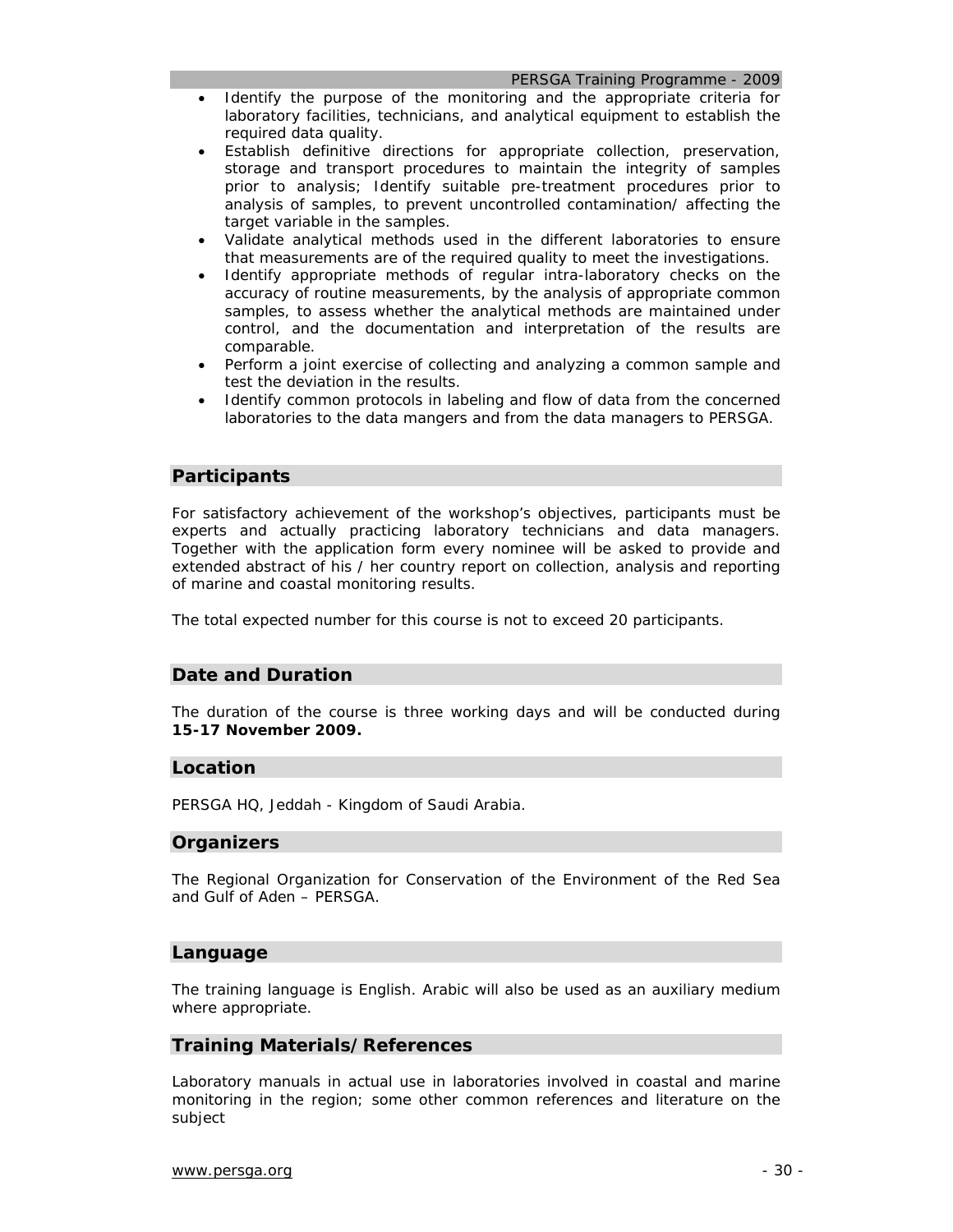# **Training Sessions (Schedule)**

The workshop is fully interactive and all participants will be required to present case studies from their countries. One day will be devoted for samples collection and analysis. Half a day will be devoted for data analysis, tabulation, flowing into databases and presentation.

# **Instructors/Keynote speakers**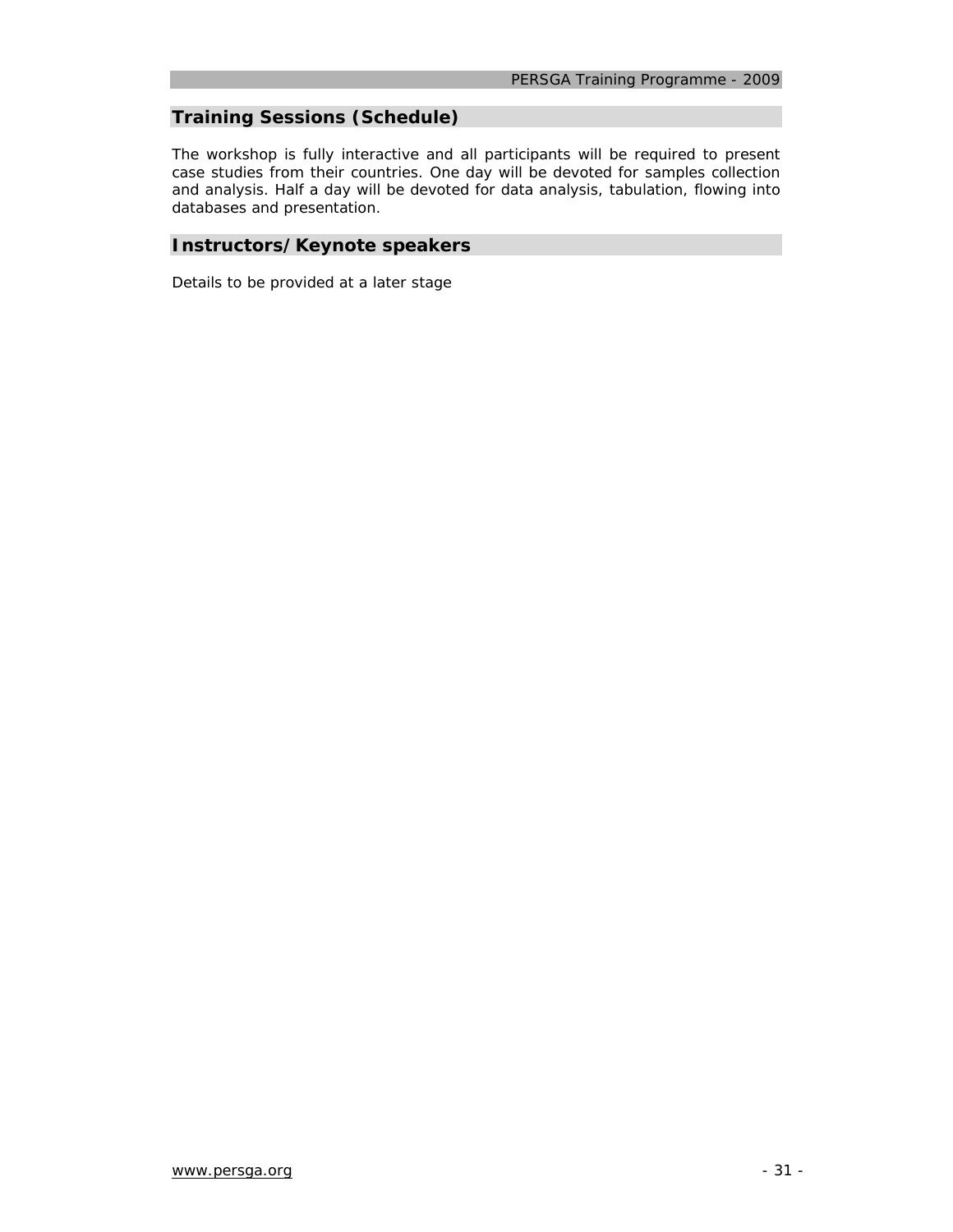

# **Fact sheet – Modeling and Control of Chemical Spills in Coastal and Marine Environments**

### **Title of the course:**

Regional Training on "Methods of Modeling and Control of Chemical Spills in Coastal and Marine Environment"

### **Rationale**

In accordance with its mission to facilitate implementation of Jeddah Convention, PERSGA shall enhance cooperation among member states, in taking the necessary and effective measures to protect the coastline from the threat and effects of pollution, by oil or other harmful substances that may result from marine emergencies.

The tonnage of chemicals exported and imported by countries of the region, and that in transit through the Red Sea is steadily rising. This suggests that incidents that could or would cause damage to the marine environment and risks to public health are distinctly probable. An essential requirement for Response and Contingency Plans implementation is building capacities to ensure that the bodies responsible for management are able to efficiently deal with such hazardous incidents of chemical spills. Acquainting methods of predicting the fate of chemical spills including trajectory models; chemical pollutants types, toxicity and reactivity; equipment and tool requirements etc., in addition on-scene drilling and exercise are important to ensure best preparedness and response performance.

### **Objectives of the meeting**

The main objective of the workshop is to train participants on methods employed to chemical spill preparedness, response and control. The training will be based on best available knowledge and practices in this field, such as systems employed by HELECOM, and other US and European agencies.

### **Participants**

Participants of this workshop will be the national officials responsible for Contingency planning, and maritime pollution response and control.

The total expected number for this course is not to exceed 25 participants.

# **Date and Duration**

The duration of the course is three working days and will be conducted during **December 20-22, 2009.**